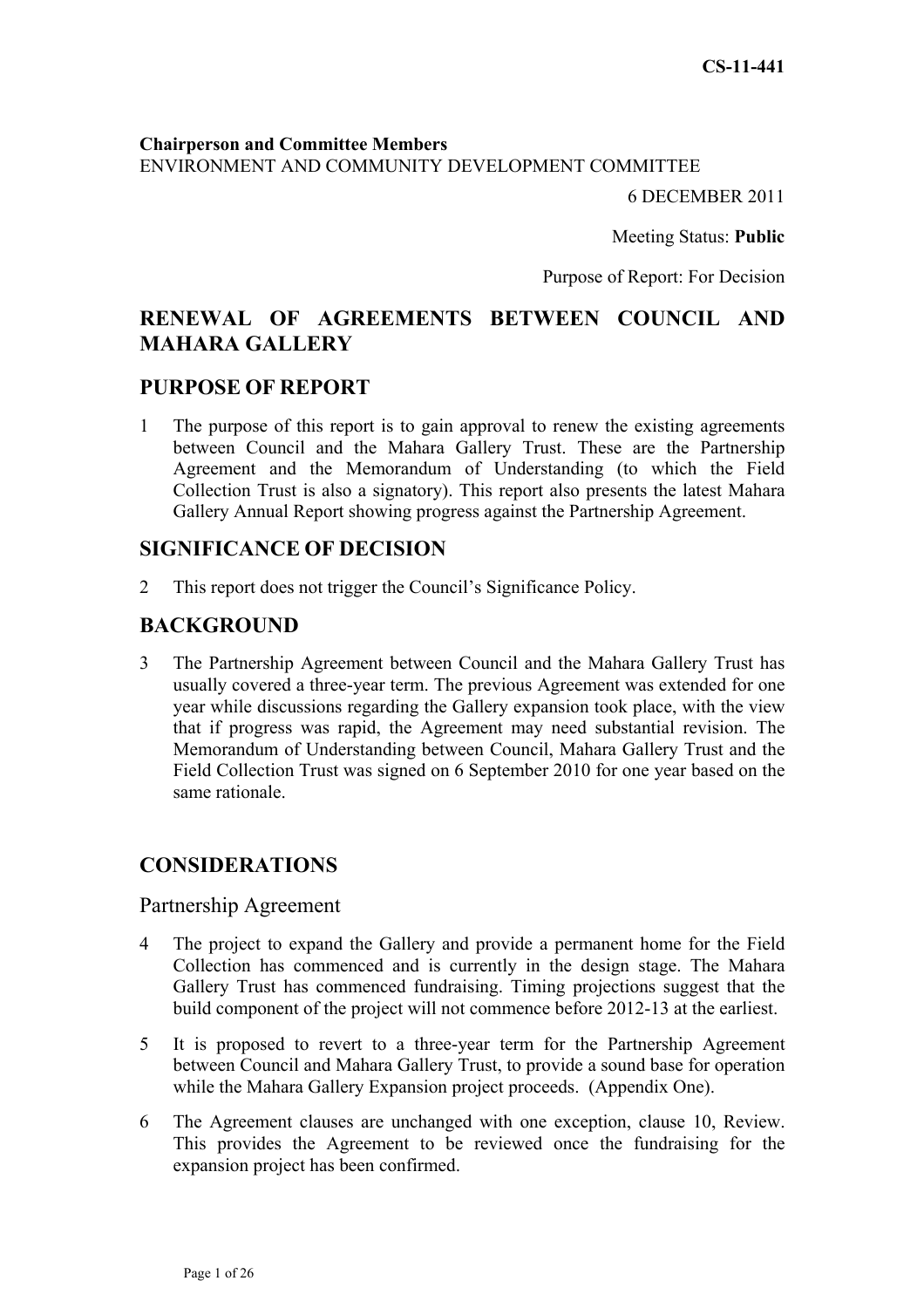7 The Agreement's table of Council Objectives, Services and Performance Targets remains unchanged.

## Memorandum of Understanding

- 8 It is proposed to renew the Memorandum of Understanding between the Council, Mahara Gallery Trust and the Field Collection Trust for a term of three years, to bring it into line with the Partnership Agreement. (Appendix Two).
- 9 The Memorandum of Understanding title and the first statement of Purpose have been amended to recognise the proposed Build component of the Gallery expansion project. (The previous Memorandum focused primarily on the steps to complete the Design phase.)
- 10 The Scope, Objectives and Roles of the Parties within the Memorandum of Understanding remain unchanged.

## Annual Report

- 11 The Mahara Gallery Trust has presented an Annual Report showing progress against the requirements of the Partnership Agreement. (Appendix Three)
- 12 The Mahara Gallery Annual Report shows that it is meeting its responsibilities under the Partnership Agreement. The exhibition programme has been very professional and of high quality. The Gallery and its exhibitions have received both critical acclaim and support from the community and visitors to the region. Visitor numbers continue to grow, aided by the extension of the electric rail service to Waikanae. A National Museum Visitors' Survey of Mahara Gallery showed a high level of visitor satisfaction.

## Financial Considerations

- 13 The funding provisions of the Partnership Agreement have been budgeted for in the Annual Plan and Long Term Plan.
- 14 There are no new financial considerations relating to the Memorandum of Understanding and these have been budgeted for in the Annual Plan and Long Term Plan.

### Legal Considerations

15 There are no legal considerations.

#### Delegation

16 The Environment and Community Development Committee has delegated authority to consider this matter. Reference Section B.1. 7.1 of the Governance Structure which reads:

*Authority to develop (within any wider strategic framework) policies and work programmes that support the social, economic, environmental and cultural wellbeing of the community. This authority encompasses the power to:*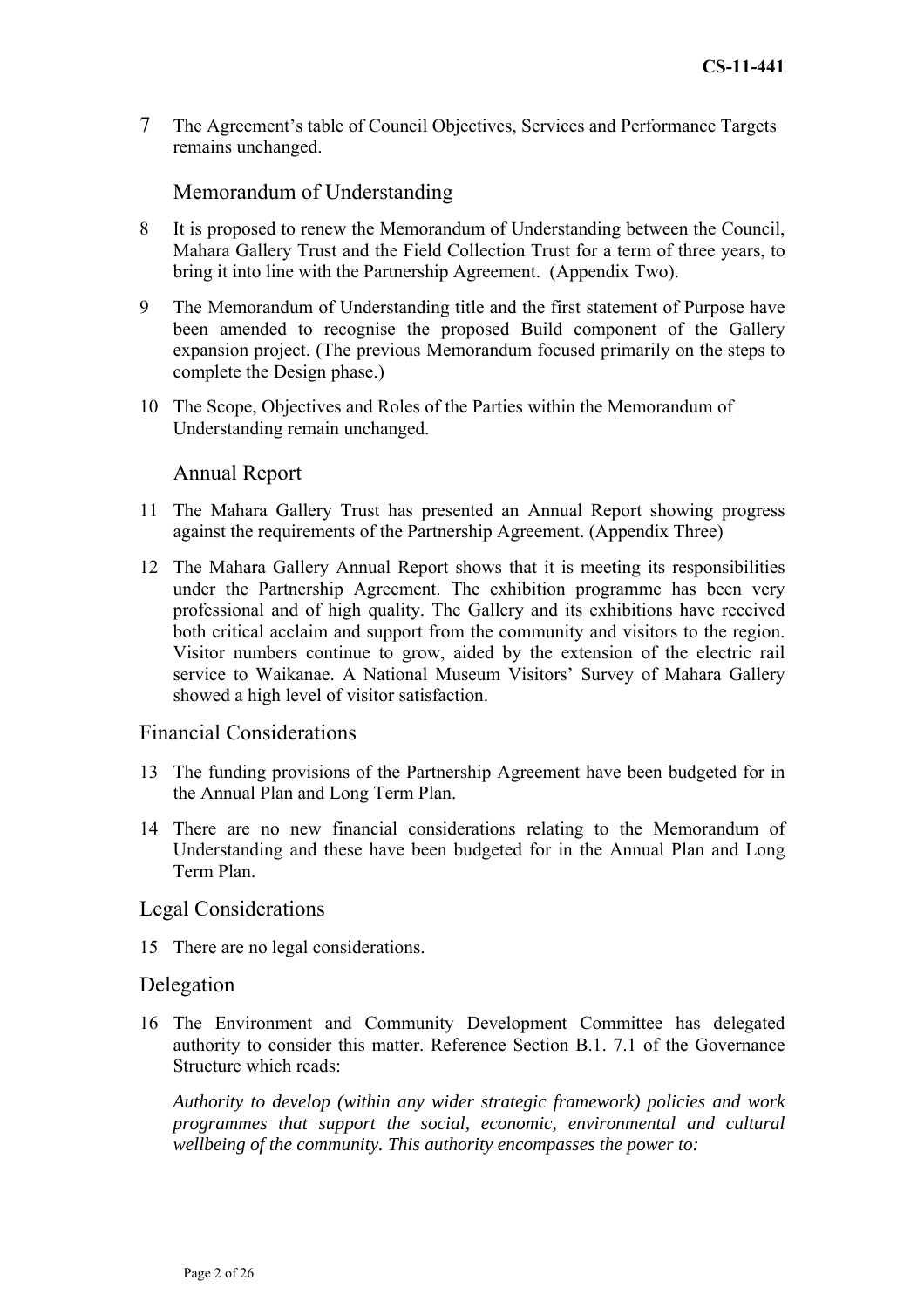- *establish partnerships with central Government, iwi and key community organisations to advance the LTCCP;*
- *have oversight of all cultural, arts and heritage matters;*

## Consultation

17 The Mahara Gallery Trust has reviewed draft versions of both the Partnership Agreement and the Memorandum of Understanding. The Field Collection Trustees have also received the draft version of the Memorandum of Understanding.

## Policy Implications

18 There are no policy considerations

## Tāngata Whenua Considerations

19 Under the Partnership Agreement, Mahara Gallery is required to reflect the bicultural commitment of the Council, and provides exhibitions featuring the work of tāngata whenua.

## Publicity Considerations

- 20 The success of Mahara Gallery in all its service areas and in its function as the Public Gallery of the Kāpiti Coast District has potential for good and ongoing publicity.
- 21 There is also potential for good and ongoing publicity for the District as the permanent home of the Field Collection, with its strong links to the District and featuring works by Frances Hodgkins.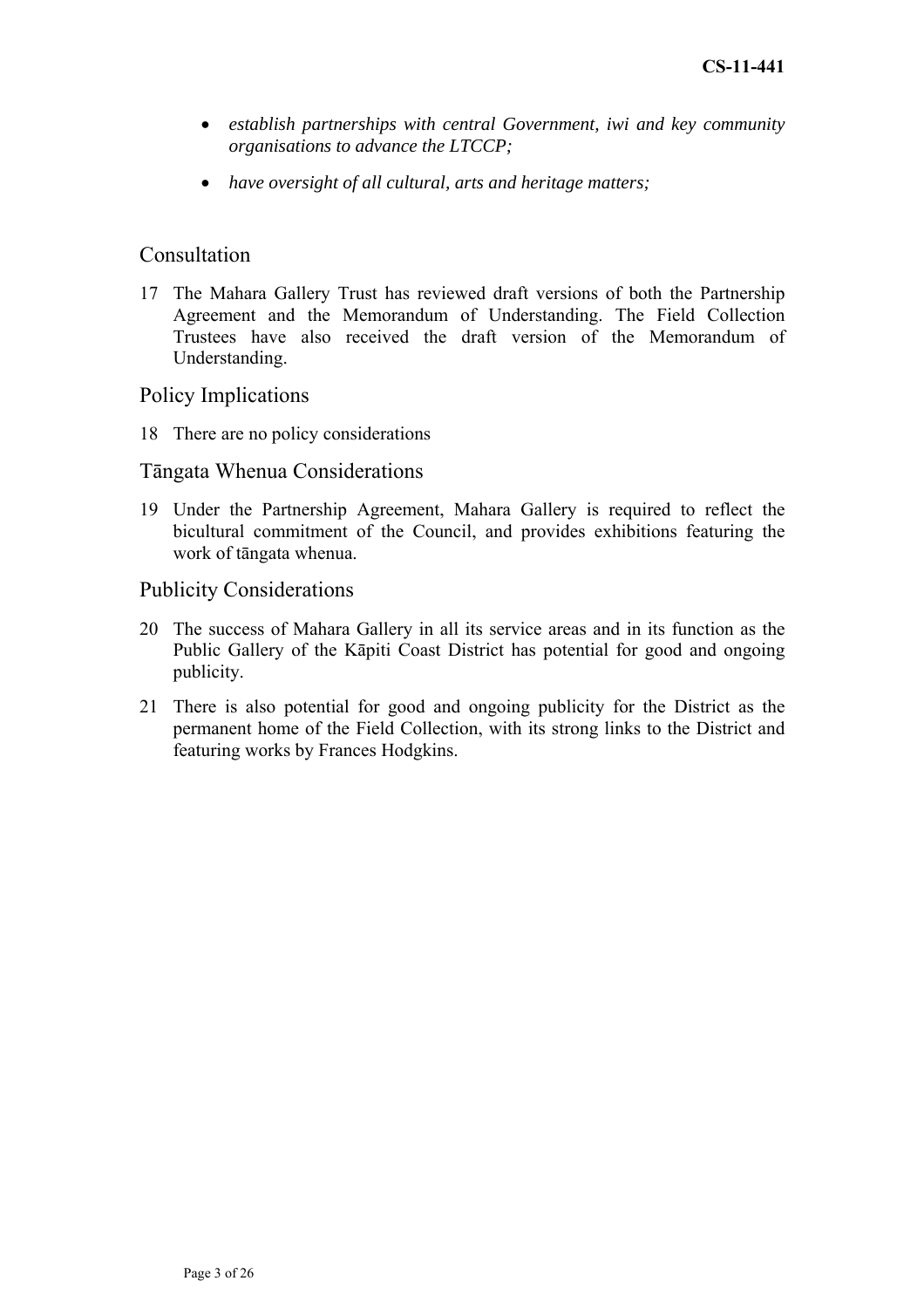# **RECOMMENDATIONS**

- 1. That the Committee approves the Partnership Agreement attached in Appendix One to CS-11-441 and authorises the Chief Executive to sign on behalf of Council.
- 2. That the Committee approves the Memorandum of Understanding attached in Appendix Two to CS-11-441 and authorises the Mayor to sign on behalf of Council.
- 3. That the Committee receives the Mahara Gallery Annual Report attached in Appendix Three to CS-11-441 and notes that Mahara Gallery is meeting its performance targets.

**Report prepared by:** Approved for submission by:

Catherine Scollay Tamsin Evans

## **Arts & Museums Development Officer Group Manager Community Services**

## **ATTACHMENTS:**

Appendix One: Partnership Agreement between Kāpiti Coast District Council and Mahara Gallery Trust Board.

Appendix Two: Memorandum of Understanding for the Mahara Gallery Upgrade Design, Build and Operational Review.

Appendix Three: Mahara Gallery Trust Board Annual Report, 1 July 2010 – 30 June 2011.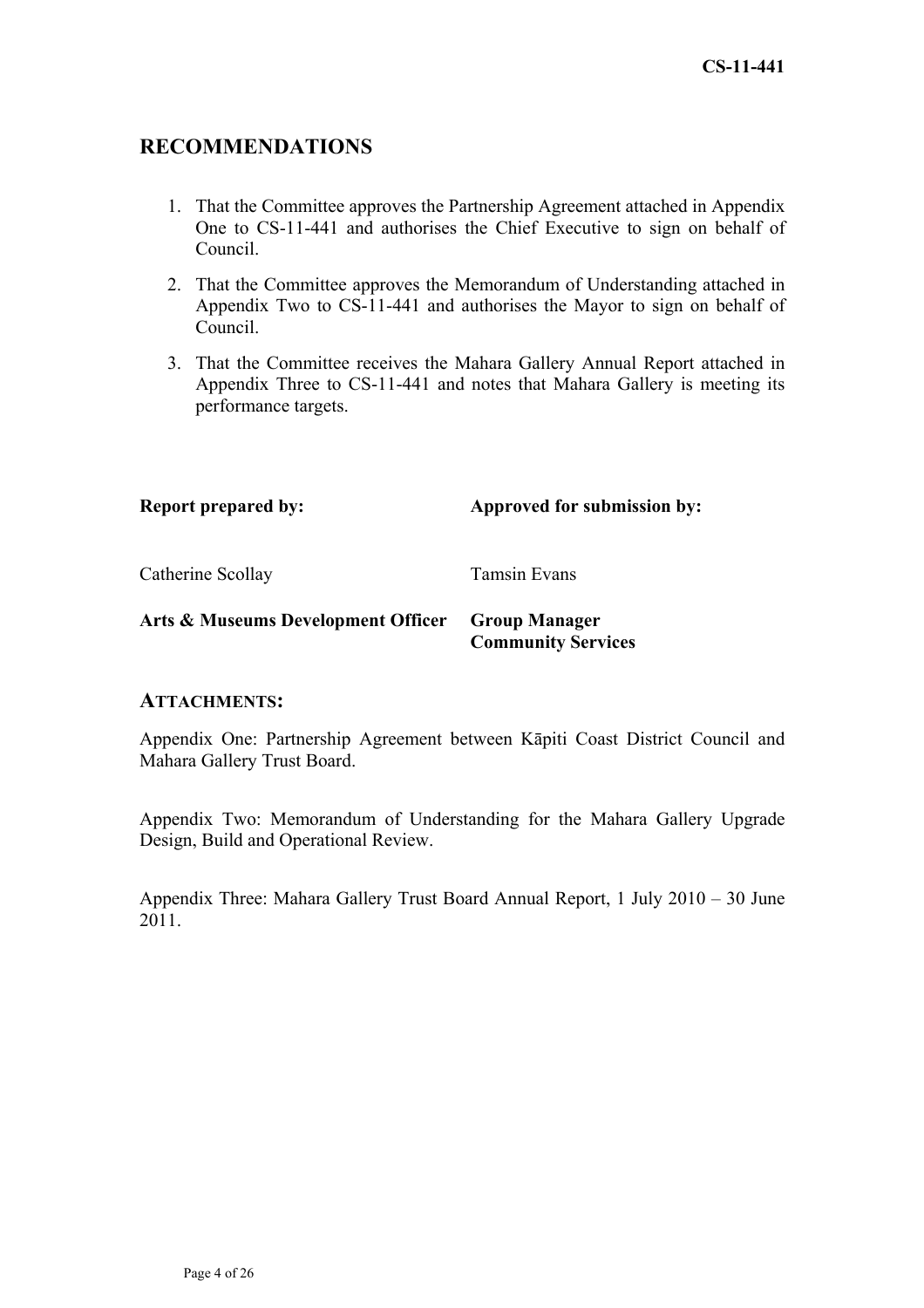## **PARTNERSHIP AGREEMENT BETWEEN KĀPITI COAST DISTRICT COUNCIL AND MAHARA GALLERY TRUST BOARD**

## **1 JULY 2011– 30 JUNE 2014**

#### **1. Amount and Timing of Funding**

1.1 On signing of this agreement the Council will grant annual inflation indexed funding to Mahara for three years totalling \$89,935.00 (plus GST) to be applied by Mahara towards general administration of Mahara as determined by the Annual Business Plan submitted to the Council.

1.2 The Council acknowledges that the funding provided under 1.1 above is additional to any other grant from the Council to Mahara (including its reimbursement of rent for the Gallery premises and the matching of sponsorship funding on a dollar for dollar basis up to a maximum of \$20,000).

#### **2. Services to be Provided**

2.1 In consideration of the grant herein Mahara will provide the services described in Appendix 1 ("services") during the funding and service agreement period.

#### **3. Performance Targets**

- 3.1 During the funding and service agreement period Mahara will contribute to the Council's objectives (set out in Appendix 1) and use its best endeavours to meet the performance targets (also set out in Appendix 1).
- 3.2 Mahara will ensure that the performance targets as set out in Appendix 1 are monitored throughout the funding and service agreement period.

#### **4. Invoice Arrangements**

4.1 Mahara will issue a tax invoice to the Council for services. The amounts specified in 1.1 above will be direct credited to Mahara's bank account forthwith on an annual basis for three years after receipt of such invoice each year.

#### **5. Mahara's Other Responsibilities**

5.1 All of Mahara's advertising, newsletters and letterheads connected with the Services will carry an acknowledgement of the Council's support and may at its discretion use the Council's logo for this purpose.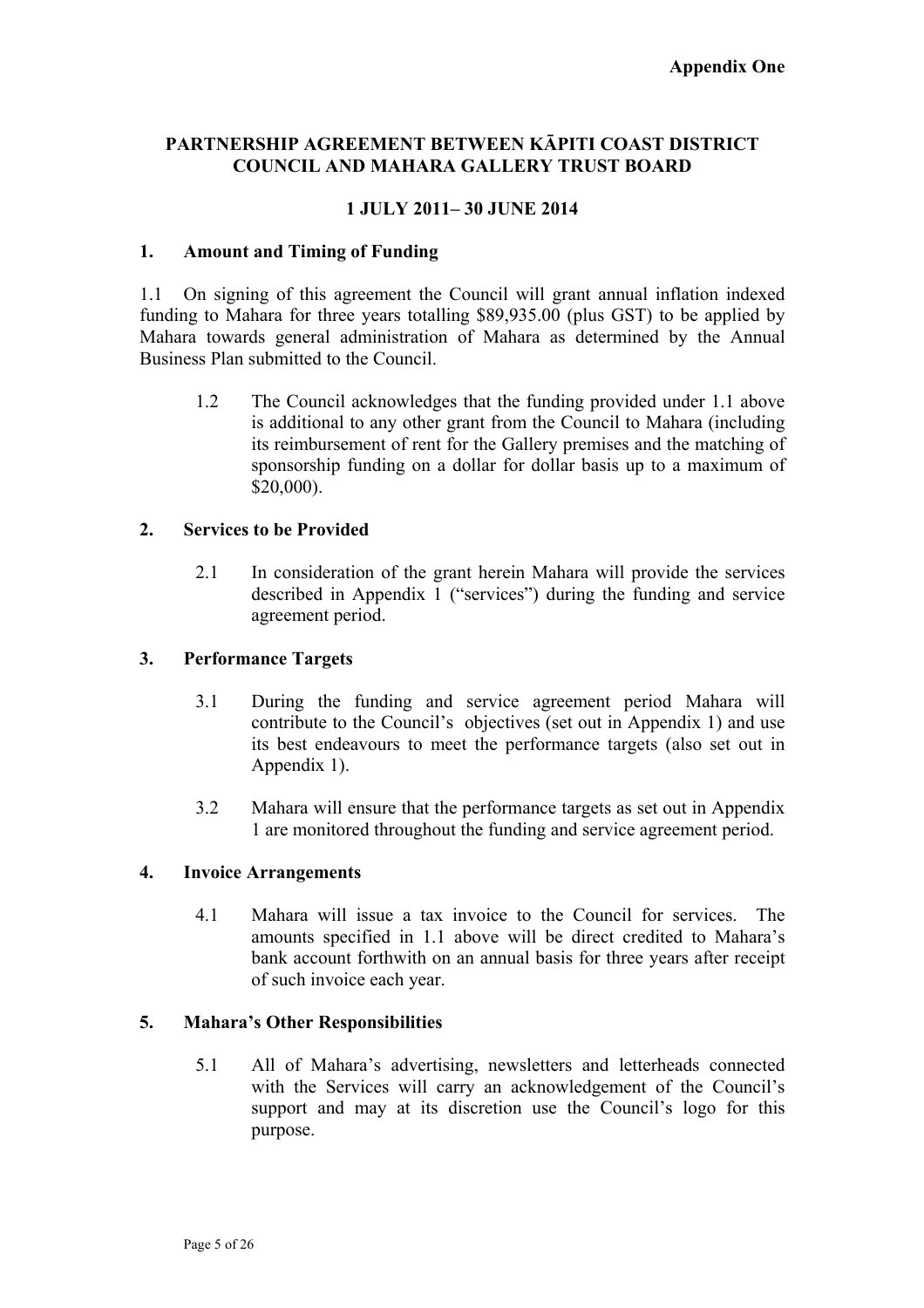- 5.2 Mahara will allow the Council's Representative to have access to all of Mahara's records that are relevant to this agreement, subject to legal requirements of confidentiality.
- 5.3 Mahara will ensure that it meets all its legal obligations in relation to the health and safety of its employees and customers in connection with the performance of this agreement.

## **6. Reporting to Council**

- 6.1 Mahara will provide to the Council's Representative:
	- (a) a six month report on progress in the period from 1 July to 31 December, including interim accounts for the period, by 28 February in the following year;
	- (b) a final report, which includes the financial statements, certified as having been reviewed by an independent Chartered Accountant on progress in the period from 1 January to 30 June and the whole year, by 31 August.
- 6.2 Mahara will make at least one presentation to a Council committee and make its written report in relation to such presentation available to the committee either in the agenda or at the committee reporting. The Council's representative will provide notice of the requirement to make a presentation at least one month prior to the committee meeting date.

## **7. Liaison Between The Council and Mahara**

- 7.1 Mahara will liaise with the Council staff on a continuing informal basis in relation to matters covered by this funding and service agreement, including regular meetings with the Council's representative or nominee(s).
- 7.2 Both the Council and Mahara will use their best endeavours to exchange information, which is relevant to each other's activities.

## **8. Resolution of Disputes**

- 8.1 If the Council is notified by Mahara that a performance measure may not be met, within 7 days of notification:
	- (a) Mahara will provide a full explanation of the circumstances and reasons for the possibility of default; and
	- (b) The parties shall meet to discuss a possible variation of the funding and service agreement, or other remedy.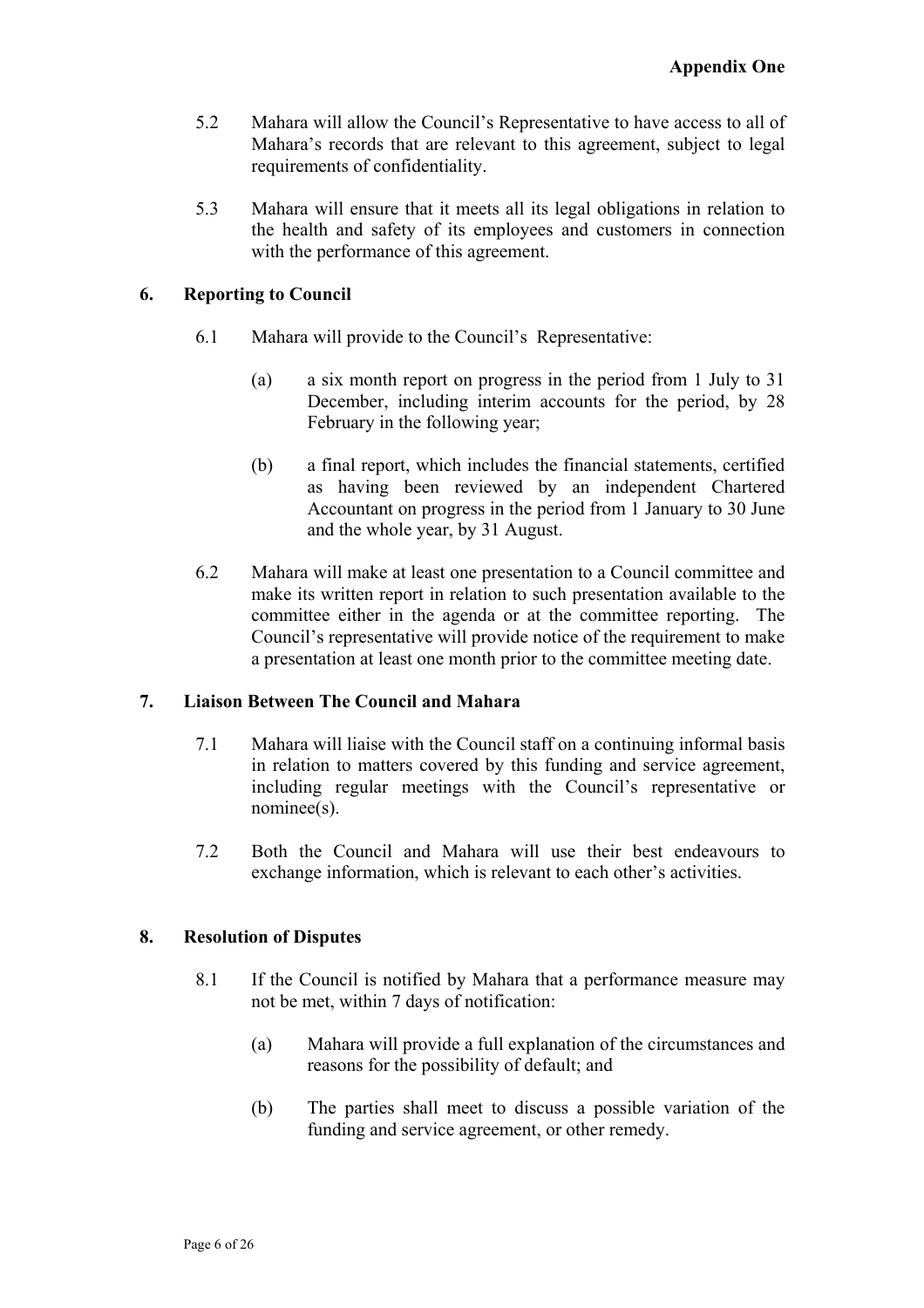8.2 Subject to clause 8.1, if the Council or Mahara has any dispute or issue in connection with this funding and service agreement, it shall give written notice to the other as soon as practical in order to provide an opportunity to respond. Within 10 working days of receipt of such notice, the other party shall respond to the dispute or issue raised. Unresolved issues shall be addressed by each party's chief executive or Chairperson. Each party shall use their best endeavours to resolve the dispute of issue consistent with a partnering relationship.

## **9. Termination**

- 9.1 In the event of a serious breach (as defined below) of this agreement by Mahara, the Council may terminate this agreement by notice to Mahara. Before the Council issues such notice, however, it shall first proceed by way of the resolution of disputes procedure set out in clause 8 above giving notice of the serious breach alleged. A serious breach of this funding and service agreement includes, but is not limited to:
	- (a) Wilful breach or continued neglect of Mahara's obligations under this agreement; or
	- (b) Mahara, or any committee member or employee in their capacity as committee member or employee of Mahara, does any act which in the opinion of the Council is directly attributable to Mahara's performance under this agreement and will bring the Council into disrepute; or
	- (c) Liquidation, dissolution or insolvency of Mahara.
- 9.2 In the case of termination of this agreement, the Council may deliver the services or arrange for their delivery, without any obligation to Mahara.

#### **10. Review**

10.1 This agreement will be reviewed by both parties and revised as necessary once funding has been confirmed to allow the commencement of the building project proposed by Mahara Gallery Trust Board to extend the gallery.

The project is being led by the Kāpiti Coast District Council and was instigated in 2010 and underpinned by a Memorandum of Understanding between the Council, the Mahara Gallery Trust and the Field Collection Trust.

#### **11. Other**

11.1 Until otherwise notified in writing by the Chief Executive of the Council, Council's representative is the Chief Executive.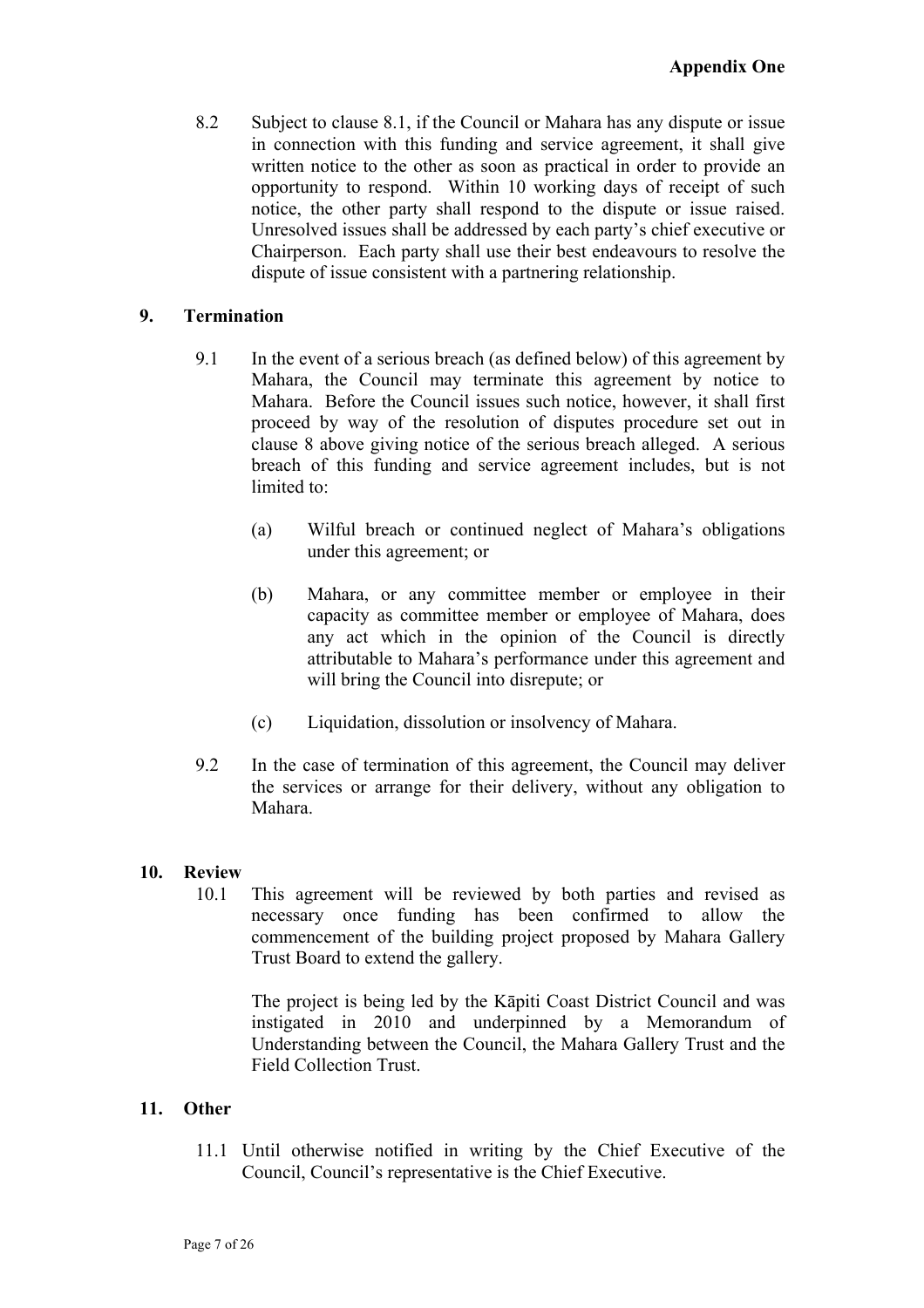11.2 Nothing contained or implied in this funding and service agreement, or in the relationship between the Council and Mahara, shall be construed in law so as to constitute a partnership.

**SIGNED** on the day of 2011

| The common seal of <b>MAHARA GALLERY</b>   |  |
|--------------------------------------------|--|
| <b>TRUST BOARD</b> was hereunto affixed in |  |
| the presence of:                           |  |

 $\mathcal{L}_\text{max}$ 

 $\mathcal{L}_\text{max}$ 

 $\overline{\phantom{a}}$  , where  $\overline{\phantom{a}}$  , where  $\overline{\phantom{a}}$  , where  $\overline{\phantom{a}}$ 

 $\overline{\phantom{a}}$  , where  $\overline{\phantom{a}}$  , where  $\overline{\phantom{a}}$  , where  $\overline{\phantom{a}}$ 

Chairman

Trust Member

The common seal of **KĀPITI COAST DISTRICT** ) **COUNCIL** was hereunto affixed in the presence of: )

Chief Executive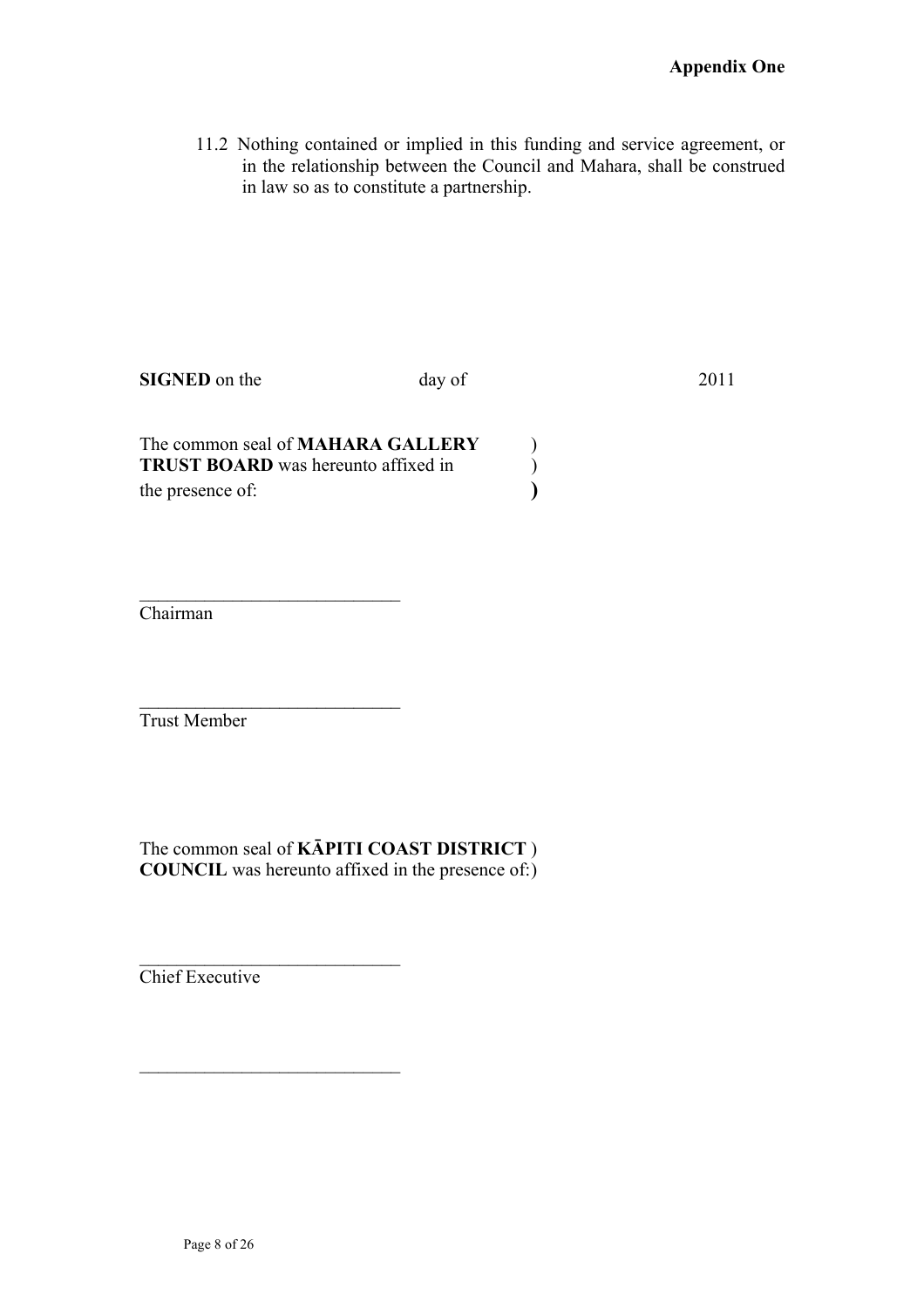# Partnership Agreement Appendix 1

# **Council Objectives, Services and Performance Targets**

| 1. Council Objective: | Develop and foster the practice and appreciation of arts<br>and cultural heritage on the Kāpiti Coast, through a<br>diverse programme<br>Present an annual exhibition programme that reflects the<br>diversity of Kāpiti's arts community and that allows<br>local artists' work to be seen in a national context.<br>At least six exhibitions per year that balance local<br>content with relevant material from further afield. |  |  |
|-----------------------|-----------------------------------------------------------------------------------------------------------------------------------------------------------------------------------------------------------------------------------------------------------------------------------------------------------------------------------------------------------------------------------------------------------------------------------|--|--|
| Service:              |                                                                                                                                                                                                                                                                                                                                                                                                                                   |  |  |
| Targets:              |                                                                                                                                                                                                                                                                                                                                                                                                                                   |  |  |
| 2. Council Objective: | Reflect bicultural commitment of the Council                                                                                                                                                                                                                                                                                                                                                                                      |  |  |
| Service:              | Translate bicultural principles into productive<br>partnerships with local Iwi.                                                                                                                                                                                                                                                                                                                                                   |  |  |
| Targets:              | At least one bicultural based exhibition annually.                                                                                                                                                                                                                                                                                                                                                                                |  |  |
|                       | Enhance the relationship between Mahara and the Art<br>and Design Faculty of Te Wananga o Raukawa and<br>other groups through continuing joint projects and<br>exhibitions                                                                                                                                                                                                                                                        |  |  |
|                       |                                                                                                                                                                                                                                                                                                                                                                                                                                   |  |  |
| 3. Council Objective: | Develop local identity and profile through the arts and<br>cultural programme                                                                                                                                                                                                                                                                                                                                                     |  |  |
| Service:              | Encourage cultural tourism.                                                                                                                                                                                                                                                                                                                                                                                                       |  |  |
| Targets:              | Work with the Wellington Regions' arts community to<br>build local profile and visitor numbers.                                                                                                                                                                                                                                                                                                                                   |  |  |
|                       | Be an active participant in the biannual NZ International<br>Festival of the Arts Official Programme.                                                                                                                                                                                                                                                                                                                             |  |  |
|                       | Market Mahara Gallery's programme effectively in the<br>greater Wellington area.                                                                                                                                                                                                                                                                                                                                                  |  |  |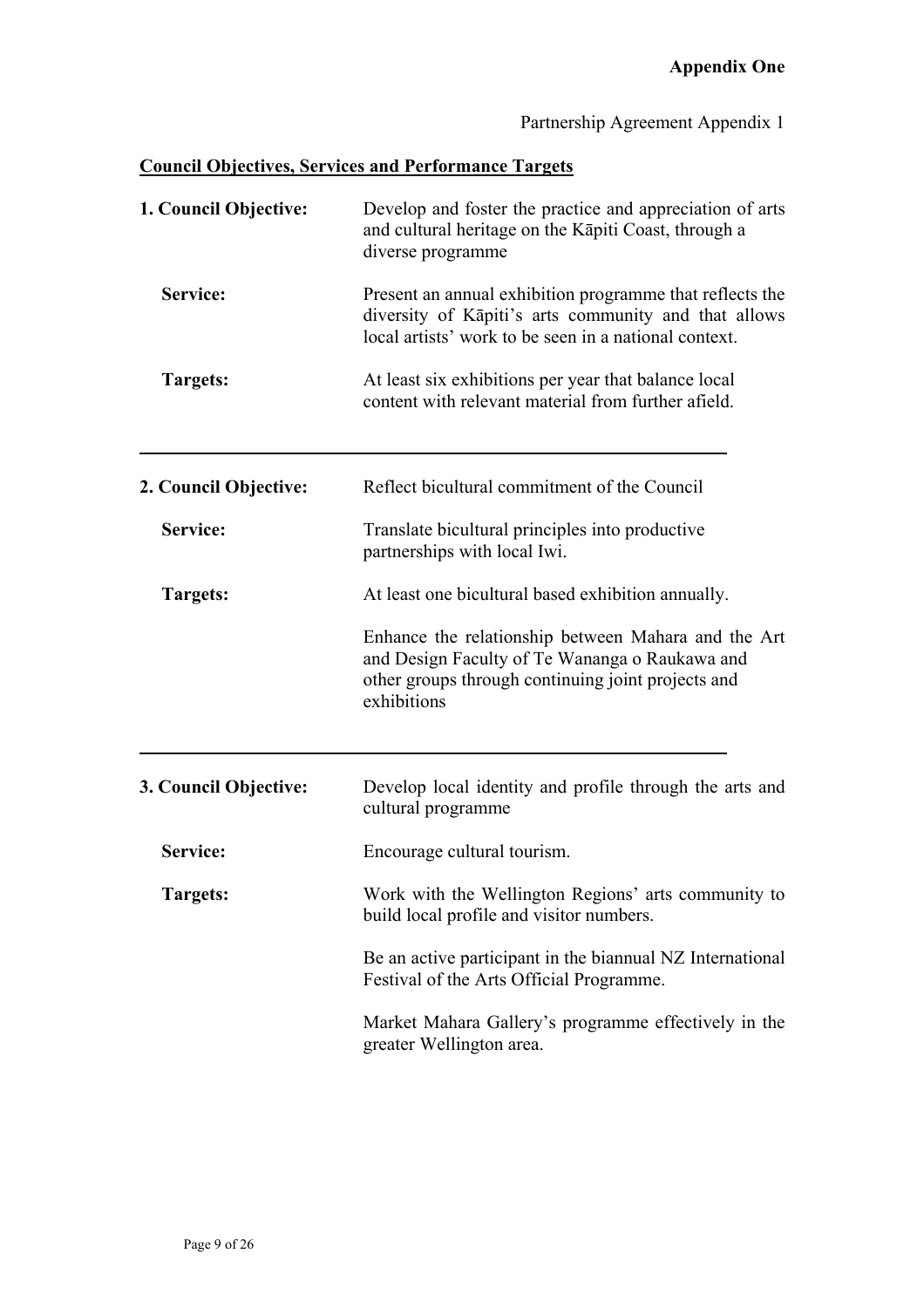| 4. Council Objective:        | Support the development of an Arts Strategy for Kāpiti                                                                                                                                                                     |  |
|------------------------------|----------------------------------------------------------------------------------------------------------------------------------------------------------------------------------------------------------------------------|--|
| Service:                     | Provide professional advice to Council on arts strategy<br>and implementation of cultural tourism initiatives.                                                                                                             |  |
| Targets:                     | Take part in meetings, discussions, research and<br>feedback.                                                                                                                                                              |  |
| <b>5. Council Objective:</b> | Promote and encourage participation and achievement<br>in all artistic forms of endeavour for the greater benefit<br>of Kāpiti                                                                                             |  |
| Service:                     | Showcase and reward achievement and excellence in<br>the arts in Kāpiti                                                                                                                                                    |  |
| <b>Targets:</b>              | Explore opportunities and partnerships to develop a<br>youth based project or exhibition.                                                                                                                                  |  |
|                              | Work with the Council to identify the most appropriate<br>means of rewarding achievement and excellence in the<br>arts in Kāpiti (including reviewing the effectiveness and<br>viability of the annual Mahara Arts Awards) |  |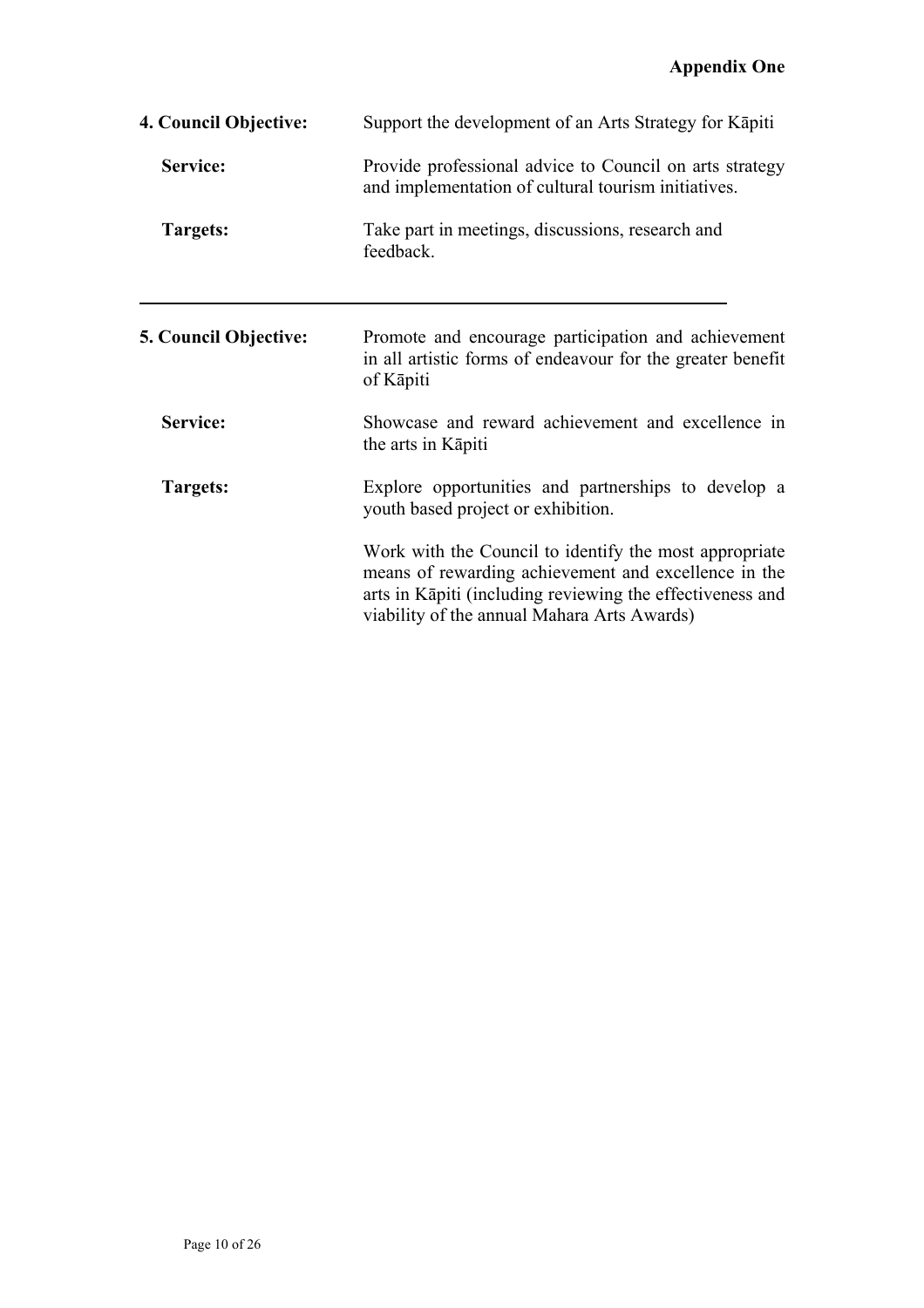#### **MEMORANDUM OF UNDERSTANDING FOR THE MAHARA GALLERY UPGRADE DESIGN, BUILD AND OPERATIONAL REVIEW**

**DATED** the day of December 2011

**Parties to the Memorandum: Kāpiti Coast District Council Mahara Gallery Trust Field Collection Trust** 

#### **Purpose**

- To clarify the roles and responsibilities of the parties to this agreement with respect to the development of the design and build for the upgrade to the Mahara Gallery.
- Provide clarity around the design and costs to enable the Mahara Gallery Trust to raise funds to finance the development.
- Provide the Field Collection Trust confidence that the design can provide a permanent home for their collection.

#### **Scope**

1 The design must take into account the needs of the Mahara Gallery, the requirements of the Field Collection Trustees and the requirements of Council as the owner of the building and owner/operator of the Waikanae Public Library.

#### **Joint Objectives:**

- 2 To enable Mahara Gallery to provide a high-quality gallery experience providing a professional venue for the arts that benefits the whole District consistent with the operation of a Public Gallery for the Kāpiti Coast District.
- 3 To enable the Gallery to provide a permanent secure home and museum-standard professional care for the Field Collection of artworks and other artefacts associated with Frances Hodgkins and her family.
- 4 For the Gallery to significantly develop its role as a draw card for visitors from outside the region as well as international visitors.

#### **Roles of Parties**

#### **Joint Responsibilities**

- 5 Reach agreement between the Field Collection Trust, Kāpiti Coast District Council and Mahara Gallery Trust on terms for adopting the permanent and professional custodianship of the Field Collection.
- 6 Agree to the appointment of Architect(s) and their brief. Completed.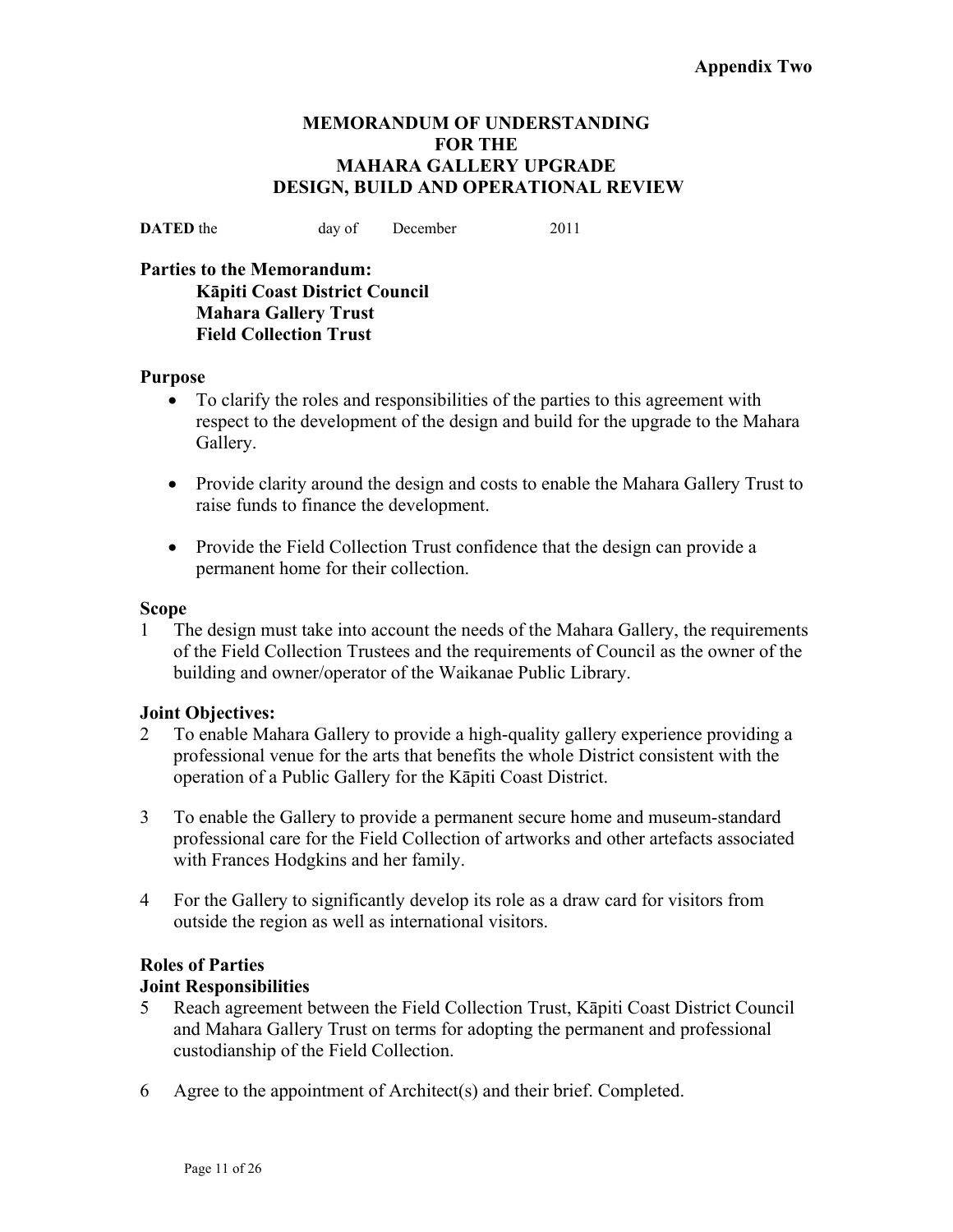#### **Kapiti Coast District Council**

- 7 Complete a design plus cost estimates for the Gallery, Waikanae Public Library and Mahara Place entrance prior to 31 December 2010 to allow budgeting in the Draft 2011-12 Annual Plan, if necessary. Completed.
- 8 Establish a Steering Group to provide project governance. This group will consist of one Elected Member, one representative from each of the Trusts and one senior staff member from Council.
- 9 Establish a Council-led project team, which includes members from Mahara Gallery Trust, to design the Gallery, Library and northern entrance to Mahara Place.
- 10 Take an integrated approach for the Gallery and the Waikanae Public Library as well as the space between and around the two buildings. Seek the Waikanae Community Board views regarding the external design appearance and impact on Mahara Place.
- 11 Ensure that the timing of the Gallery build project can be independent of the Library Upgrade build project, as far as is practicable.
- 12 Maximise any potential operational benefits between the Mahara Gallery and the Waikanae Public Library.
- 13 Document an agreement on the preferred governance, operational and funding relationships between the Council, the Trust and the Gallery staff to enable the Gallery to become the District's Public Gallery.
- 14 Inform the Kāpiti Coast District Council, the two Trusts, Waikanae Community Board and the community regarding project progress.
- 15 Report to Council and seek approval on the design and eventual construction process for the Mahara Gallery and Waikanae Public Library.
- 16 To provide financial support for back-filling the some of the Gallery Director's role to enable resources to be available for the project, up to the amount allocated in the 2010-2011 Annual Plan.

#### **Mahara Gallery Trust**

- 17 To lead discussions with the Field Collection Trustees regarding the requirements needed to ensure the permanent custodianship of the Field Collection by the Mahara Gallery.
- 18 To provide resources for the Steering Group and Project Team.
- 19 To provide significant input into the design requirements for the Gallery.
- 20 To review requirements and concept designs and ensure they match expectations regarding the design and the ability of the Mahara Gallery Trust to raise the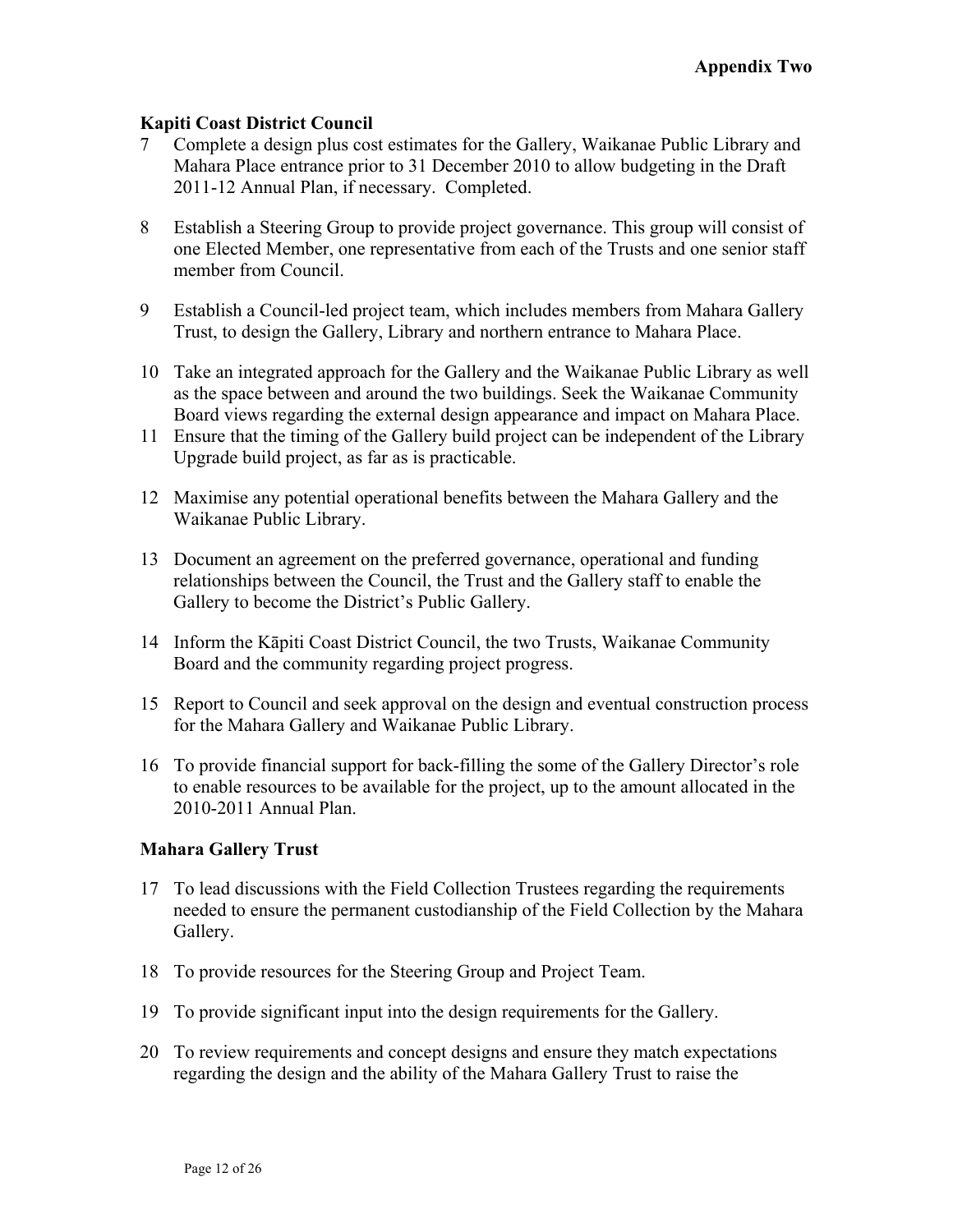necessary funds for the upgrade (enabling the designs to remain within a realistic funding envelope).

21 Lead the fundraising for the Gallery building upgrade . The fundraising target should be kept to a realistic level and will, together with operational cost estimates, set design expectations for the Mahara Gallery Upgrade. The parties recognise that this may be an iterative process until the design is complete.

#### **Field Collection Trust**

- 22 To support Mahara Gallery staff in the development of the requirements for their custodianship of the Field Collection.
- 23 To provide resources for the Steering Group.
- 24 To monitor project progress to ensure that they are comfortable with the direction being taken with the regard to the design for storing and exhibiting the Field Collection.

#### **Review of this agreement**

- 25 Any party can request a review of this MOU.
- 26 The three parties shall agree to any changes to this Memorandum of Understanding in writing.

## *TERM OF AGREEMENT*

27 This Memorandum commences on the date signed by both Parties and will continue until terminated until 30 June 2014 or be terminated by any of the Parties by three (3) months notice in writing. The Parties will seek ways to maintain the information and services available to the community after the termination of this Memorandum.

|                  | <b>Executed as a Memorandum of Understanding</b>       |                                       |                                         |
|------------------|--------------------------------------------------------|---------------------------------------|-----------------------------------------|
|                  | For: KĀPITI COAST<br><b>DISTRICT</b><br><b>COUNCIL</b> | <b>Mahara Gallery</b><br><b>Trust</b> | <b>Field Collection</b><br><b>Trust</b> |
| <b>Signature</b> |                                                        |                                       |                                         |
| <b>Name</b>      |                                                        |                                       |                                         |
| Position         |                                                        |                                       |                                         |

**Witnessed by: Signature Name** 

**Position**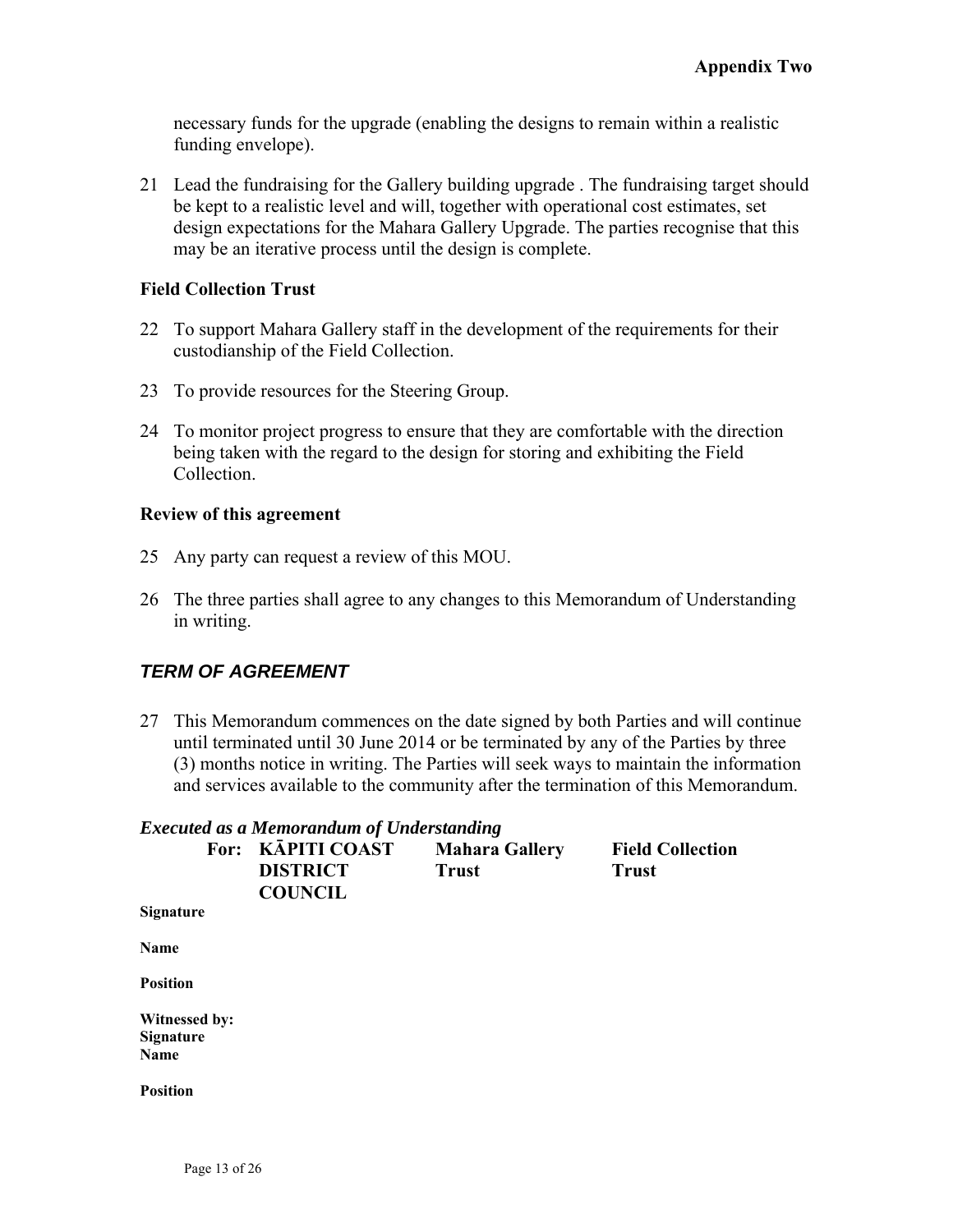## **MAHARA GALLERY TRUST BOARD ANNUAL REPORT, 1 JULY 2010 - JUNE 30, 2011**

Despite the economic recession and our limited resources, Mahara Gallery has continued to enjoy strong community and visitor support, excellent professional and moral support from arts professionals, artists and lenders, and to attract new visitors and Friends of Mahara. We have noticed that people are now enjoying travelling by train to us from across the Greater Wellington region since the trains were electrified to Waikanae. This includes dedicated Friends of Mahara who come from the Wairarapa and Hutt Valley for every event offered.

Results from a National Museum Visitors' Survey we took part in through Museums Aotearoa in late February indicated a very high level of visitor satisfaction with the gallery. 42% of visitors rated their experience 'nine out of ten', while another 40% rated their visit at 'seven' or 'eight' out of 'ten'.

When asked how their visit could have been improved, responses included: 'larger collections with the extension to the building'; 'the planned Mahara Upgrade project will enable it to house the Field Collection – that will be a marvellous improvement', 'more publicity externally in media as very good & more people should know about it', and 'a café would be nice!'

In her review of *reconstructed*, Palmerston North-based writer and artist Fran Dibble said 'Mahara Gallery in Waikanae is a good-length trip for a holiday jaunt …. It has two exhibition rooms with a media room at the back. Neither are large spaces, but they put on succinct exhibitions that are well thought out.' Manawatu Standard 31/ 12/ 2010.

Our exhibition programme for the year continued to maintain a balance between local artists and curated thematic group shows with national artists from across a range of media, ideas and cultures.

Mayme Chanwai and Sue Soo represented two different senior Chinese women's perspectives on New Zealand's cultural history in July-August. *ART/TEXT/ile* was a curated show with eight contemporary approaches to textiles, and featured a tribute to senior New Zealand artist Gordon Crook, who has died since this exhibition was mounted. *re-Constructed*, also a mixed media curated show, had 10 artist's works loaned from the Real Art Trust, plus new work sourced from around New Zealand, and ran over the summer. It was accompanied by a mini-survey of New Zealand's leading art photographer, Anne Noble, OBE and Arts Laureate 2010. The most popular curated group show was the Art of the Garden, which opened on the Lions Super Garden Trail weekend. It included historical alongside contemporary artworks and installations, and also launched a limited edition book featuring 12 nationally-known Kapiti-based poets, and art from the show. It was produced in partnership with the Friends of the Library, and kindly supported by a grant from the Deane Endowment Trust. Following this we showed 36 works by early  $20<sup>th</sup>$  century modernist artist Adele Younghusband from the Whangarei Art Museum collection in March-April.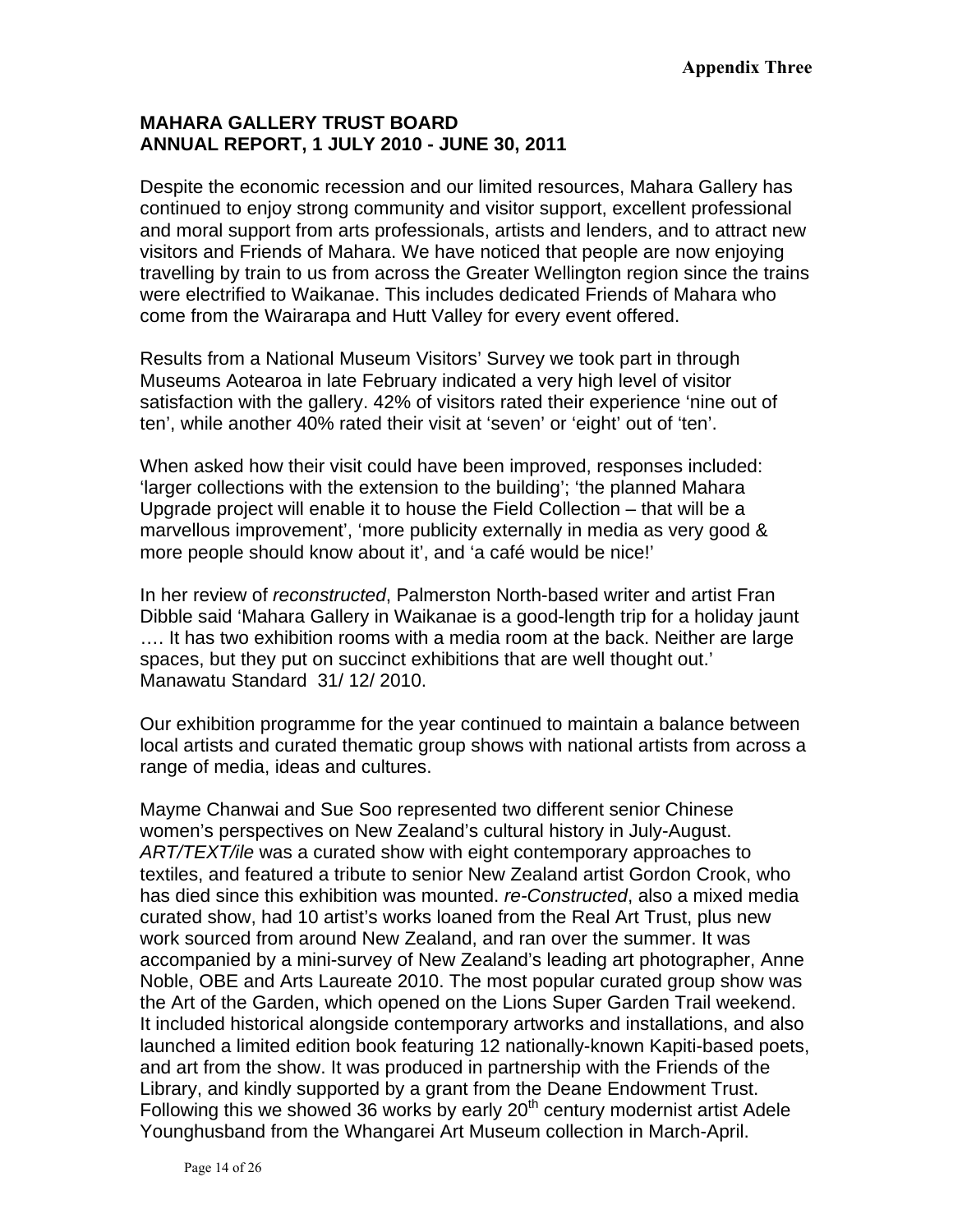Alongside this was nationally-known artist, Allie Eagle, now resident in Waikanae, with a live working studio set up in new SPACE, which many of the public and large secondary school groups enjoyed interacting with.

Four local artists held shows in new SPACE, and the Mahara Annual Arts Review also drew 141 local artists, all of whose work was exhibited. It was well supported by local sponsors and drew a positive public response. In total over 165 local artists were shown in Mahara Gallery during the year.

*Mirek Smíšek 60 Years 60 Pots*, developed by Mahara Gallery, has continued its national tour to five venues this year, and brought in a modest income for the gallery. They were the Eastern Southland Gallery, Gore; Southland Museum, Invercargill; Aratoi, Wairarapa; Te Manawa, Palmerston North; and Expressions Gallery, Upper Hutt. The exhibition continues to distribute Mahara's Smíšek publication around New Zealand and internationally, further promoting Mahara and the Kapiti Coast.

Mahara's first online exhibition, *More than a Craze: Photographs of New Zealand's early digital games* scene went live in November. It was co-curated by myself and Dr Melanie Swalwell, with funding support from Flinders University, Adelaide. Dr Swalwell presented it at the 7th Australasian Conference on Interactive Entertainment at Massey University Wellington <http://ieconference.org/ie2010/>. We produced postcards for international distribution and promotion, and the project has drawn strong interest from New Zealand and overseas. It will be presented in the Netherlands in September 14- 17, 2011,<http://gamesconference.hku.nl/> We have also become active on Facebook in the past year and further websites.

Our annual visitor numbers for this financial year were 14,340. Our numbers continue to compare very favourably with much larger, better staffed and resourced artmuseums in more accessible and established locations. Visitor satisfaction, length of visits and repeat visitations remain high. The Friends of Mahara has had a very successful year and grown substantially, with a growing team of supporters. They held a sold-out screening of the art documentary *Gordon Crook: A Life of Art* on 18 November at Shoreline Cinema. For the second time, they also offered a special event for Kapiti members of the Victoria University Foundation, with morning tea and a floortalk with Victoria University Senior art history lecturer Roger Blackley on artist Adele Younghusband.

Our public programmes events for the year drew 2,000 visitors, and included poetry readings, floor talks by artists, curators and art historians, primary and high school group visits, artists working in the gallery, Kapiti Women's Choir and 9 other performers of original live music as part of NZ Music Month and Mahara Annual Arts Review.

A Memorandum of Understanding was signed on  $6<sup>th</sup>$  September between the Mahara Gallery Trust, the Field Collection Trust, and Council, the aims of which are 'enable Mahara Gallery to provide a high-quality gallery experience providing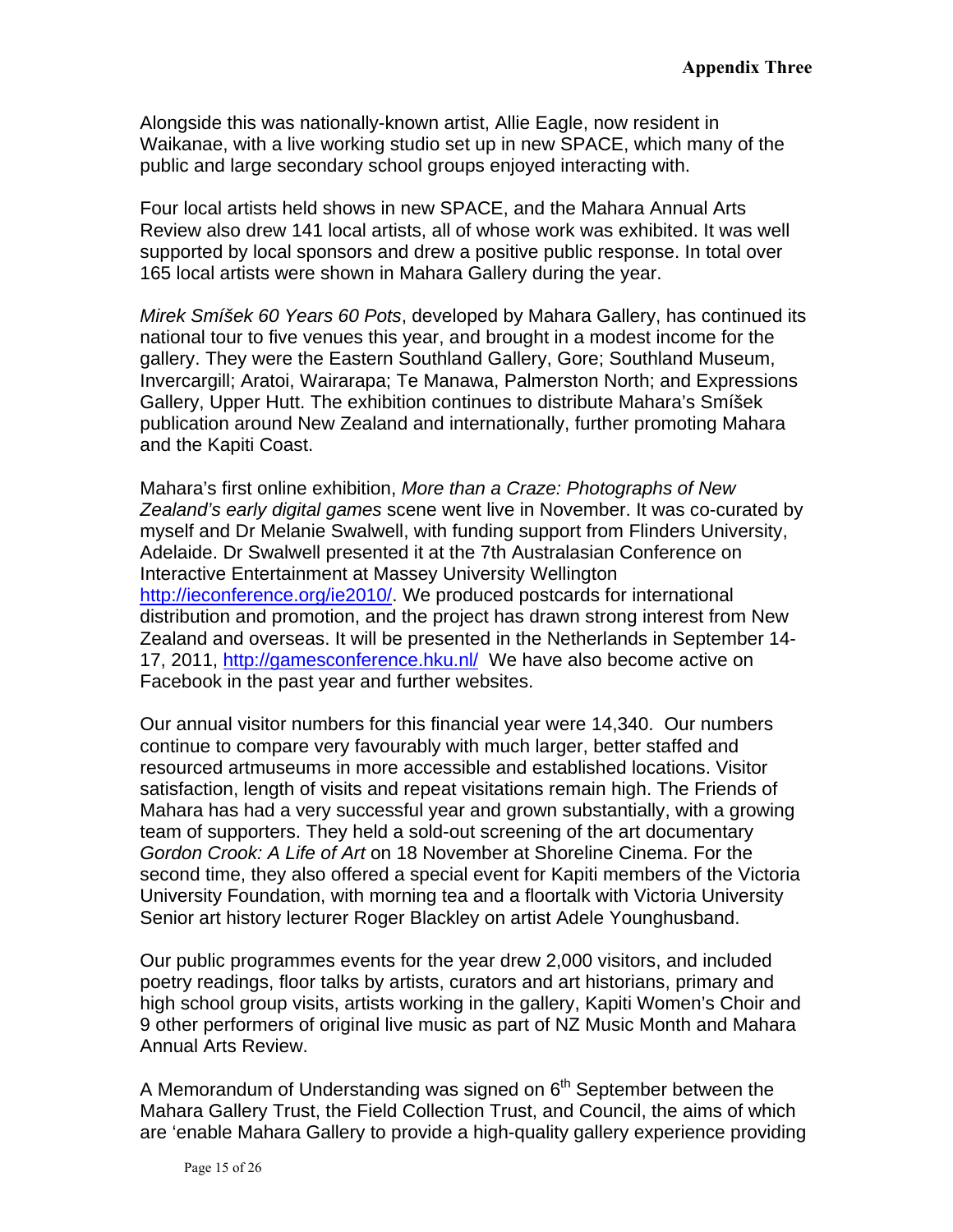a professional venue for the arts that benefits the whole district consistent with the operation of a Public Gallery for the Kapiti Coast District', and to 'enable the Gallery to provide a permanent home and museum-standard professional care for the Field Collection of artworks and other artefacts associated with Frances Hodgkins and her family.'

Work has been ongoing on the project this past year, firstly on the design brief. We were very grateful for a Council grant of \$15,000 for extra part-time staff so the director could put more time into it aside from her usual gallery work. Mahara was also granted \$2,000 by Te Paerangi National Services (Te Papa) to work with museum experts Avenal McKinnon, Lyndsay Knowles and Mark Roach on the Field Collection storage and display requirements. Parsonson Architects and Tennent +Brown Architects, one of four competing architects' teams, were awarded the design project on December 17, 2010. Since then we have been liaising on succeeding iterations, refinements and presentations of it to Council and also to the Whakarongotai Marae Committee.

We were successful in receiving a grant of \$8,000 from RWC2011, from a large pool of applicants, to promote and market the *Small & Beautiful takeaways* exhibition during the Rugby World Cup. Along with featuring high quality arts and crafts from the Kapiti district, this 3 month long exhibition will include nationally known artists and craftspeople, a programme of live music and other events as part of the REAL New Zealand Festival. The grant will produce billboards promoting the exhibition on SH1, leaving Paekakariki and Otaki, and a brochure for wide distribution. These will assist in promoting Kapiti as a cultural destination to international and New Zealand tourists, and augur well for a year of increased visitation, higher media profile and public awareness of Mahara Gallery as we also work harder on all fronts to gain support for the gallery redevelopment.

**Janet Bayly** 

**Director**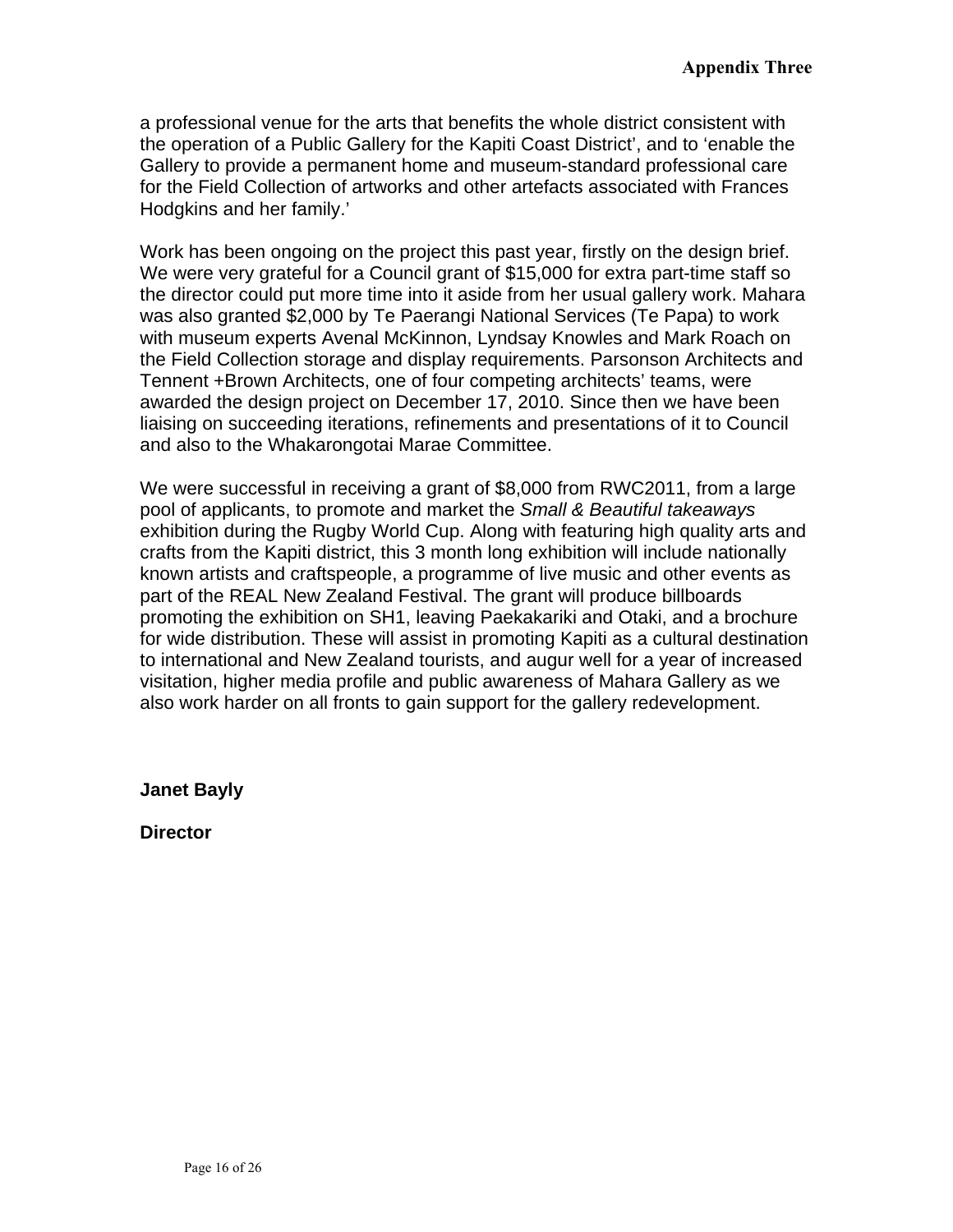The following report is aligned to the Council objectives, services, and performance targets as set out in the Partnership Agreement 2007/2009

- **1. Council objective: Develop and foster the practice and appreciation of the arts and cultural heritage on the Kapiti Coast, through a diverse programme.**
- Service: Present an annual exhibition programme that reflects the diversity of Kapiti's arts community and that allows local artists' work to be seen in a national context.
- Target: At least six exhibitions per year that balance local content with relevant material from further afield.

The following exhibitions have been staged during the report period:

**10 July – August 22**  *The Charm of Sue Soo* 

**New SPACE**  *Mayme Chanwai – Selected Work*  **Attendance: 1,762** 

**August 28 – October 3rd** *Gerald Barnett: Still love the '50s Nikolai Kokx: Dwelling* 

**New SPACE**  *Gary Freemantle: Wild / Life Anna-Marie O'Brien: Cache*  **Attendance: 1,079** 

**ART/TEXT/ILE October 9 – November 21 Attendance: 1,910** 

*re Constructed*  **27 November 2010 - 23 January 2011** 

**new SPACE**  *Anne Noble: by light*  **27 November 2010 - 23 January 2011 Attendance: 2,128** 

*The Art of the Garden*  **Attendance: 2,270**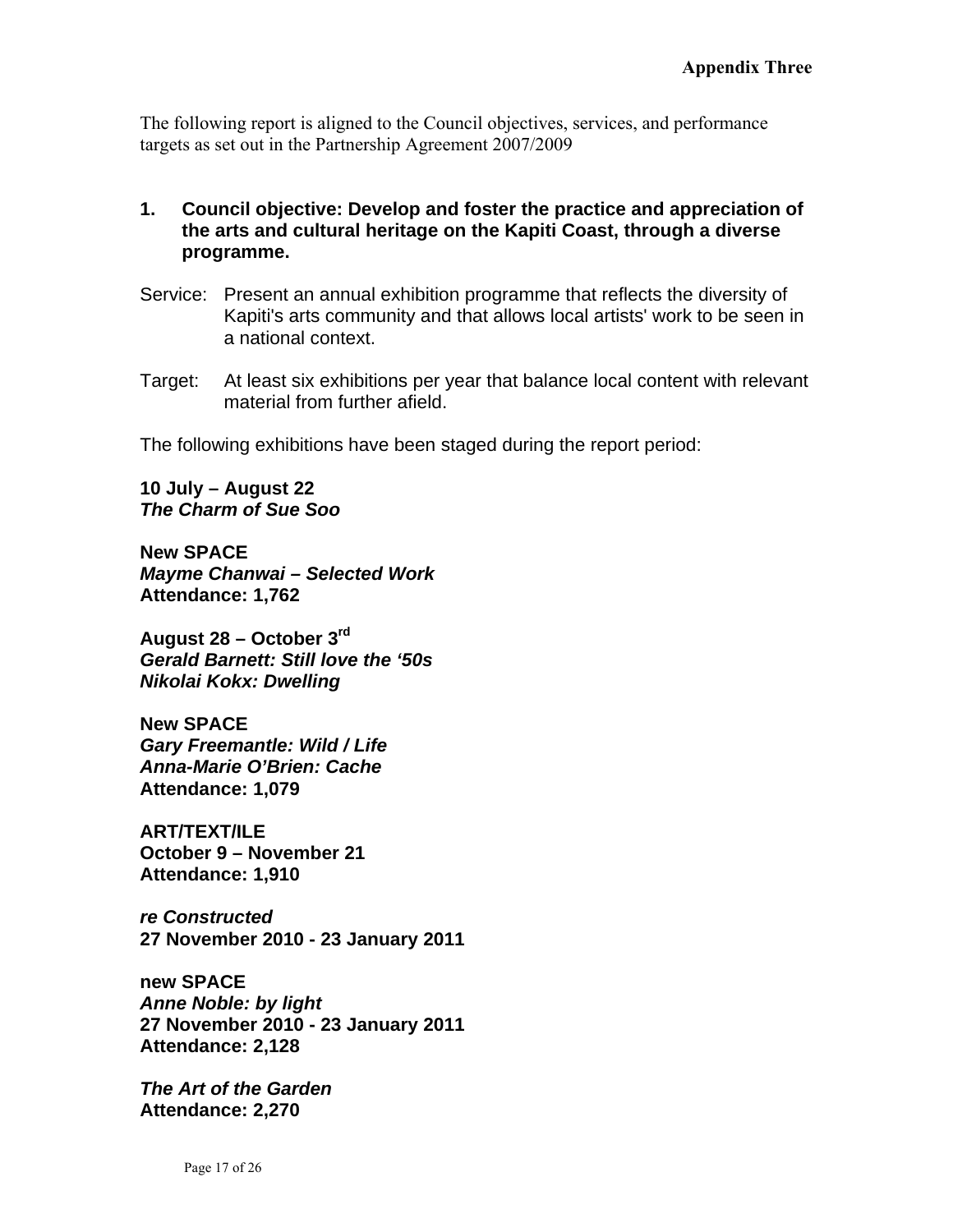*Adele Younghusband, Selected Work*  **12 March – 1 May 2011** 

**new SPACE**  *Allie Eagle Insight: (not the male gaze) Can we talk now Daddy?*  **12 March - 1 May 2011 Attendance: 2,277** 

*INSIDE/OUTSIDE the SQUARE Mahara Annual Arts Review*  **8 May – 26 June 2011 Attendance to date: 2,914** 

**Annual total to 30 June: 14,340** 

## **2. Council Objective: Reflect bicultural commitment of Council principles into productive partnerships with local Iwi.**

Service: At least one bicultural based exhibition.

- Target: Enhance the relationship between Mahara and the Art and Design Faculty of Te Wananga o Raukawa through continuing joint projects and exhibitions
	- *Hitori: our Waitangi Stories* **came to Mahara after its presentation on Waitangi Day at Katihiku Marae, Te Horo. It drew a strong response from a wide range of visitors.**
	- **Discussions continued to organize exhibitions from students and tutors at Te Wananga o Raukawa, to feature in the 2011-12 exhibition programme**

## **3. Council objective: Develop local identity and profile through the arts and cultural programme**

- Service: Encourage cultural tourism
- Target: Work with the Wellington Region's arts community to build local profile and visitor numbers.
	- *The Charm of Sue Soo* **and** *Mayme Chanwai: Selected Work* **exhibitions drew new audiences and conveyed another facet of the cultural identity of New Zealand and Kapiti. Visitors travelled especially to see them.**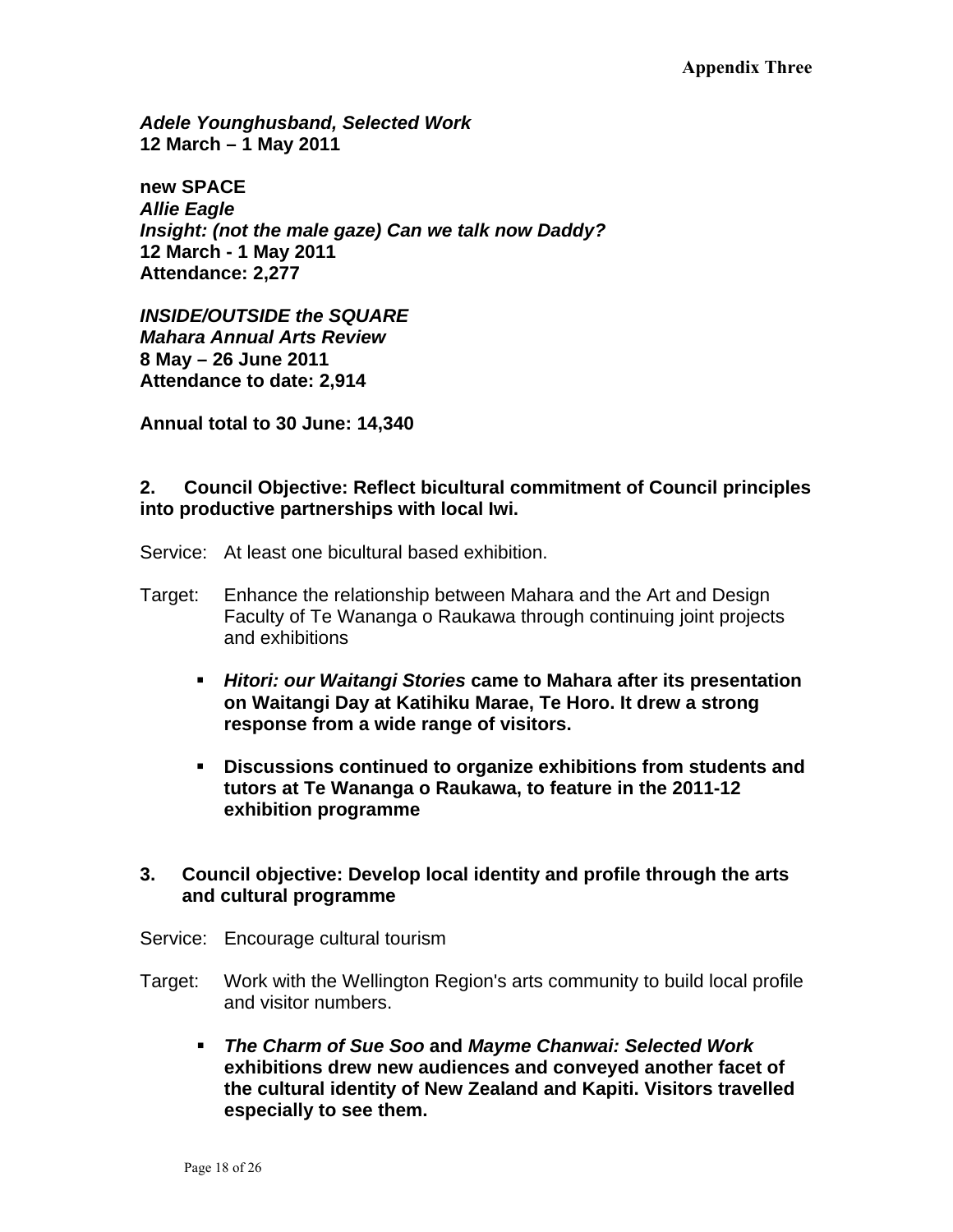- **The August show featured four contemporary artists with both national and regional profiles, & three of whom have local connections: Anna-Marie O'Brien, Gary Freemantle and Gerald Barnett.**
- **Mahara Gallery and Council's brand continued to be profiled through our association with the Real Art Roadshow. Our second summer show at Mahara,** *re-Constructed,* **was drawn from their collection, and extended by loans from artists and their gallery dealers. The show drew diverse and new audiences from across and beyond the district, and was favourably reviewed by Fran Dibble for Palmerston North's** *Manawatu Standard.*
- **The Real Art Roadshow Book featuring both collections is available for sale at Mahara. It includes reference to the Roadshow's history with Mahara in its introductory essay by Fiona Campbell.**
- **Our shows have enhanced Kapiti's reputation as a cultural tourism destination. New visitors have come especially for both shows from the Greater Wellington region, all parts of New Zealand, and international visitors have also featured in our visitor's book comments. The feedback from new visitors is routinely favourably surprised (at the location, venue and quality of shows) and very positive**
- **The feedback from new visitors is routinely favourably surprised (at the location, venue and quality of shows) and very positive. We have noticed numerous new visitors also travelling by train from the Wairarapa, Hutt Valley and across Wellington since the train line was electrified to Waikanae.**
- **Our first online exhibition** *More than a craze* **is reaching national and international audiences and receiving very strong feedback, including from the newly reopened Berlin Computerspiele Museum.**
- **We featured regularly in the Dominion Post's bi-weekly Arts column, which occasionally gives free editorial.**
- *ArtNews* **national arts magazine also offered us free editorial with advertisements for our summer shows**
- **For a further \$50 we receive a print run-on of an extra 1,000 flyers advertising our 3 month programme of exhibitions in** *ArtNews*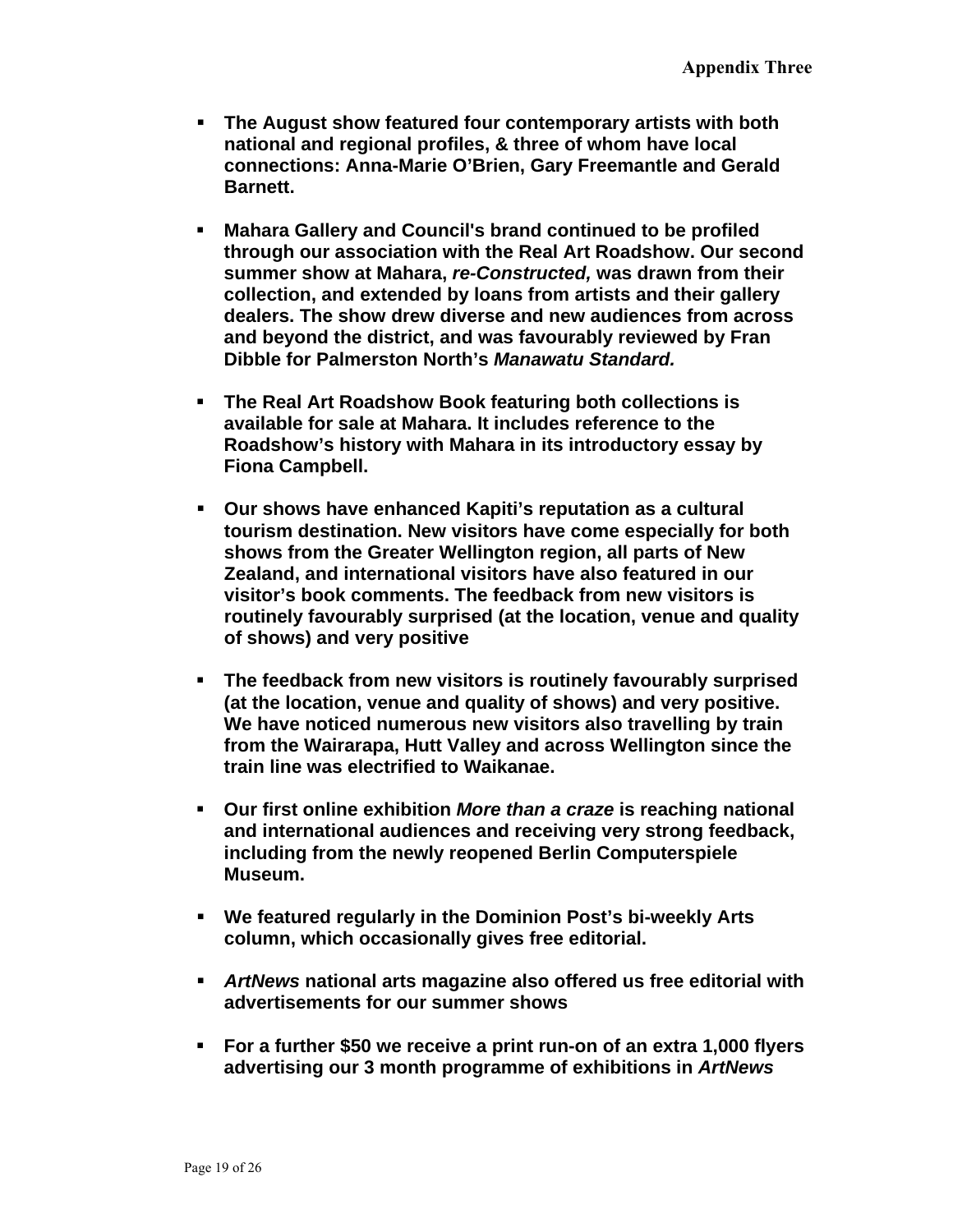Target: Be an active participant in the NZ International Festival of the Arts Official programme.

 **Work progressed on developing concepts for shows.** *Robyn Kahukiwa, Wahine Toi* **has been accepted into the 2012 International Arts Festival programme, which gives us access to a large national and international audience of 250,000, and draws new cultural tourists to Kapiti.**

Target: Market Mahara Gallery's programme effectively in the greater Wellington area.

- **Our Mirek Smíšek book** *60 Years 60 Pots* **continues to market Mahara Gallery and the Council brand across the greater Wellington region, nationally and internationally. Orders continue to come from around New Zealand, and sell through each touring venue. Copies are now in Europe, America and Australia as well.**
- **Four Council water-use signs located between Otaki and Paraparaumu carried Mahara promotional material until October 2010**
- **www.maharagallery.org.nz: New mailing list subscribers and new Friends continue to come via the website. It is going well with very good feedback from gallerists, curators, artists and members of the public.**
- **We also have a free profile page on wotzon.com, also on nzlive.com (now www.eventfinder.co.nz); kapiticoastlibraries.govt.nz; wotzon.com; naturecoast.co.nz, creativecoast.co.nz**
- **We continued to run a 30 sec ad at Paraparaumu's Pak 'n Save checkouts**
- **The Director does regular live interviews with Kapiti's Beach FM 106.3 for every show, and occasional interviews on Coast Access Radio.**
- **Council-sponsored 6 weekly column continues in the** *Kapiti Observer*
- **Listed in Nature Coast brochures and on the website**
- **Advertised monthly and wrote occasional columns for**  *Paekakariki Xpressed* **until its closure in June this year.**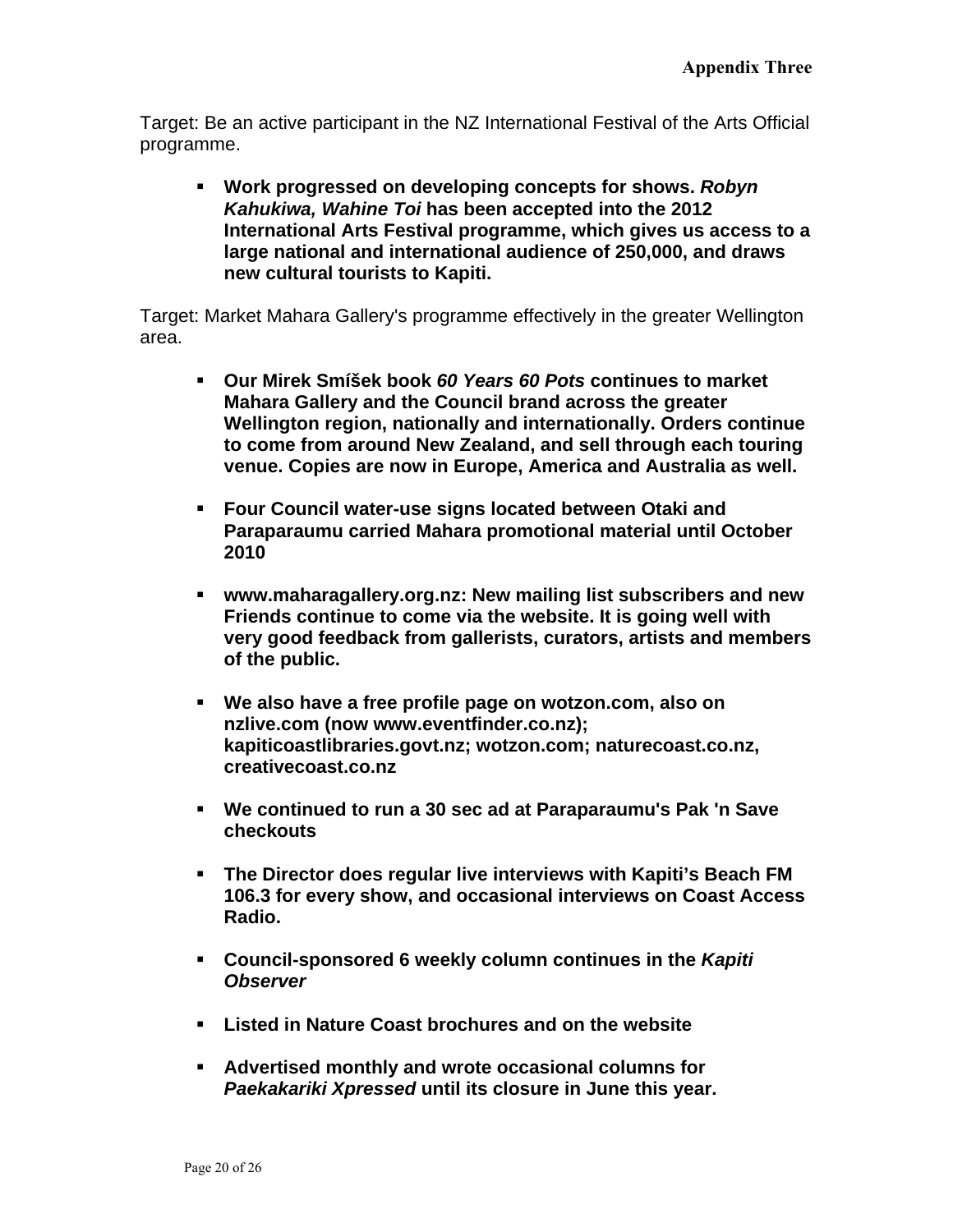- **Council-sponsored 6 weekly column continues in the** *Kapiti Observer*
- **4. Council objective: support the development of an arts strategy for Kapiti**
- Service: Provide professional advice to Council on arts strategy and implementation of cultural tourism initiatives
- Target: Take part in meetings, discussions, research and feedback.
	- **Networked with staff of National Library, Te Papa Tongarewa, National Services Te Paerangi, Whitireia Polytechnic, The New Dowse, Pataka Museum of Arts and Cultures, Sarjeant Gallery, Otaki Museum, New Zealand Portrait Gallery, Ministry of Foreign Affairs & Trade, Te Manawa, various dealer galleries, The Suter Gallery, Nelson, Dunedin Public Gallery, Hocken Library, Victoria University, Massey University.**
	- **The Director attended the following workshops and professional development: Sustainability Workshop offered by Te Paerangi National Services at Te Papa on 6th August; a Small Museums Director's Group meeting at the Police Museum, Porirua, on 30 August; and Curatopia, a one day symposium organised by Victoria University and Museums Aotearoa**
	- **The Director was invited to give a floor talk in the Dunedin Public Gallery on 27 June on photographer Wayne Barrar's exhibition**
	- **We became a member of Museums Aotearoa and took part in the first ever Museums Sector Remuneration Survey commissioned by them from Strategic Pay. The Report findings confirmed that the director's remuneration is in the lowest decile 10% of art museums surveyed.**
	- **We also took part in the Museums Aotearoa National Visitor Survey. The results indicated that 42% of visitors rated us 9 out of 10, and a further 41% rated their satisfaction between 7 & 8 out of 10.**
	- **The Director and some Board members have attended Library/Gallery group meetings and design workshops for the redevelopment project**
	- **Work has progressed on collating the Mahara archives and history.**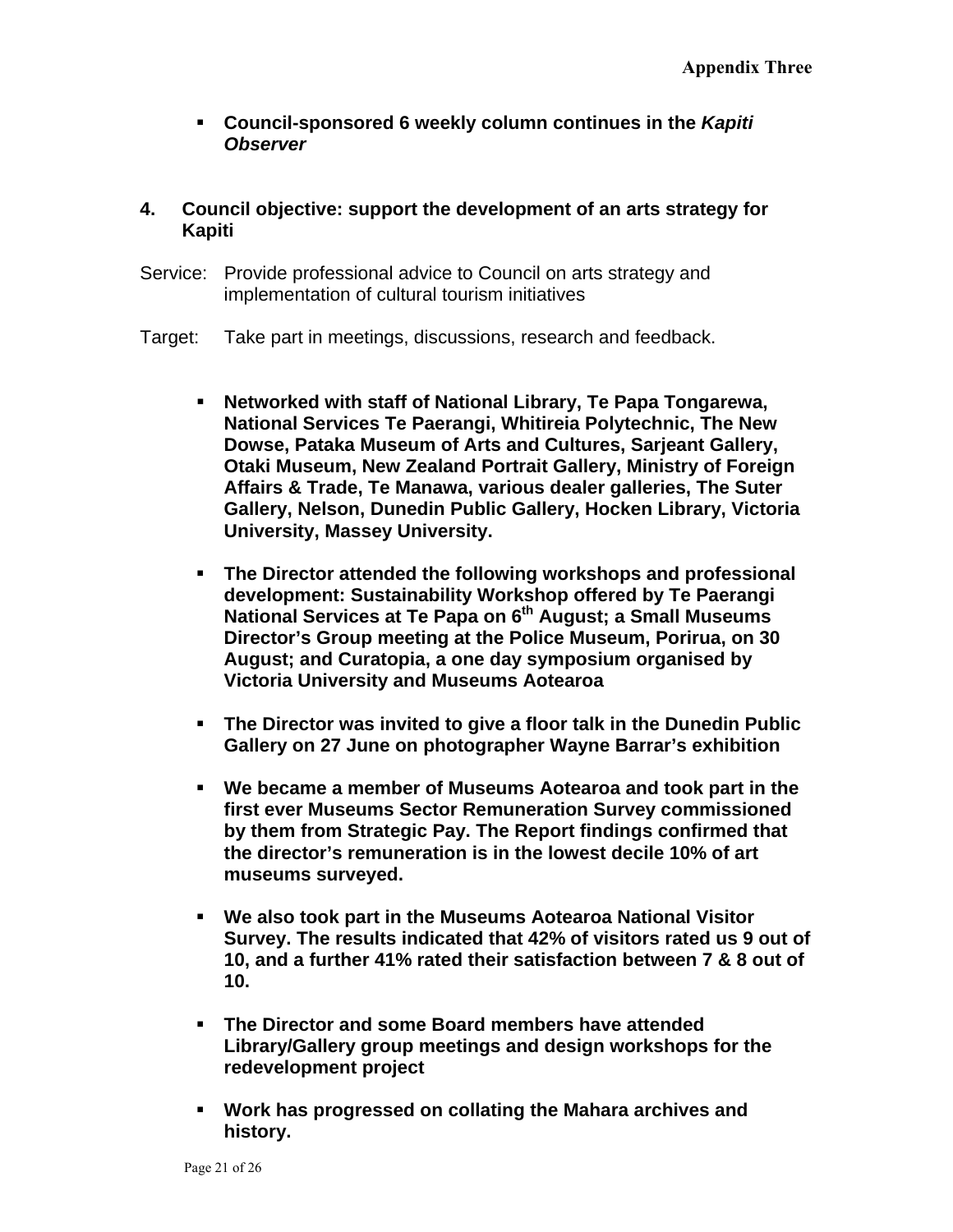- **A presentation was made to the Whakarongotai Marae Committee**  meeting on Sunday April 10<sup>th</sup> to discuss the gallery development **plans, which were well received.**
- **Jasmine gave a talk on the history of Mahara and future plans, and our current show, to 16 people from the Waikanae Information Centre on Friday 8 April**
- **Jasmine attended the Museums Aotearoa Conference 2011 in Nelson which focused on Collection Management. She has also started her independent extramural study for a Post-Graduate Diploma in Museum Studies through Massey University**

**Public Programmes held in or developed by Mahara Gallery**

- **Opening for Mayme Chanwai and Sue Soo, with Hon. Darren Hughes Saturday 10 July, 4-5.30pm Attendance: 130**
- **Artist's Floor talks Sue Soo's granddaughter Joanne Kwok, and Mayme Chanwai Wednesday 14 July, 11am-12 noon Attendance: 42**
- **Friends event, Sunday 8 August: Anna Williams Attendance: 42**
- **Opening for Gerald Barnett, Nikolai Kokx, Gary Freemantle and Anna-Marie O'Brien Saturday August 27 Attendance: 80**
- **Artist's Floor talk Anna-Marie O'Brien on** *Cache* **and Janet Bayly on other 3 shows Wednesday 1 September, 11am-12 noon Attendance: 15**
- **Signing of MOU between Mahara Trust, Council and Field Trust 6 September, 1-3pm Attendance: 40**
- **Opening for** *ART/TEXT/ILE***, Saturday October 8 Attendance: 170**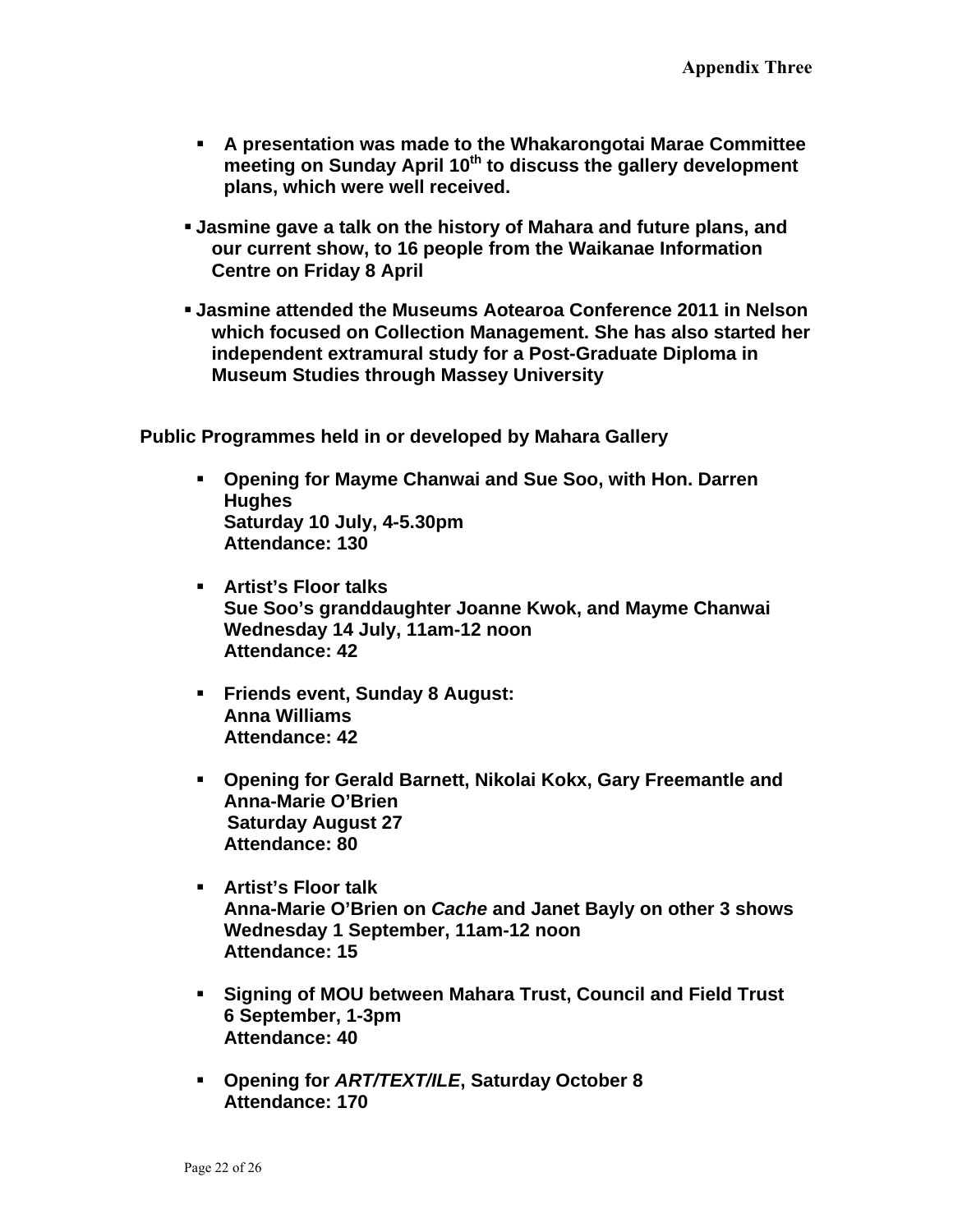- **Artist's Floor talk Anna-Marie O'Brien on Cache and Janet Bayly on other 3 shows Wednesday October 13, 11am-12 noon Attendance: 40**
- **Friends of Mahara event Janet Bayly gave a talk about her own work and how it related to her gallery work Sunday 19 September, 4.30-6pm Attendance: 32**
- **Kapiti Arts Trail, November 6-7 Attendance: 251** 
	- **Film screening in partnership with Shoreline Cinema for Friends of Mahara, November 18, 6pm**  *Gordon Crook: A Life of Art***, with director Clare O'Leary and producer Glynis Cameron attending Attendance: 45**
	- **Opening for** *reConstructed*   **Saturday November 27 Attendance: 60**
	- **Curator's Floor talk**  *reConstructed*  **Wednesday, December 1 Attendance: 18**
	- **School Group visits from Waikanae Primary to** *reConstructed* **7, 8 & 14 December Attendance: 109**
	- **Opening for** *the Art of the Garden* **Saturday 29 January, 5pm Attendance: 120**
	- **Curator's Floor talk**  *the Art of the Garden*  **Wednesday 2 February, 11am Attendance: 21**
	- **Poetry reading with ten poets from** *the Art of the Garden* **book Sunday 13 February, 2pm Attendance: 55**
	- **Wanganui Girls' College visit and guided tour of** *the Art of the Garden*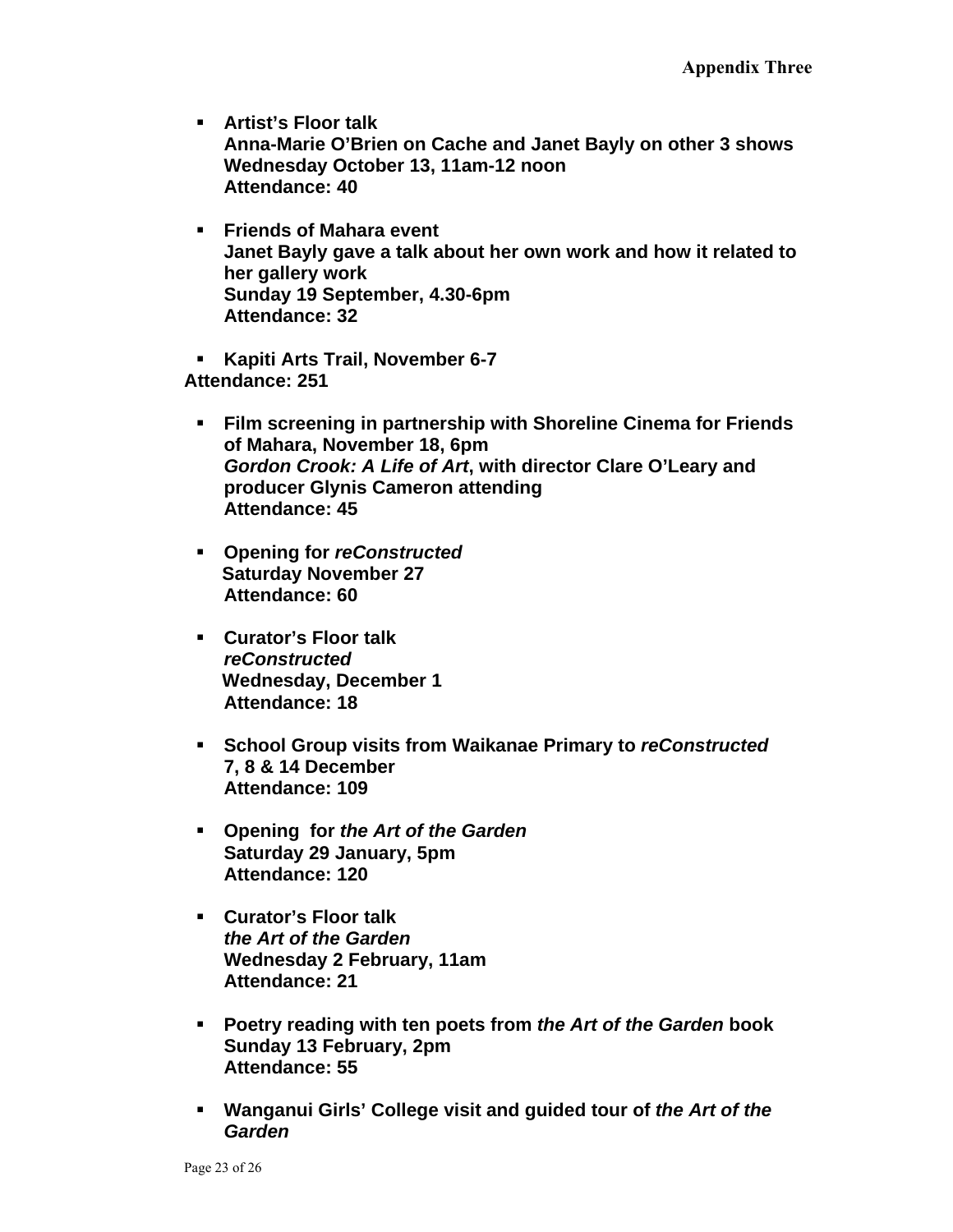**Friday February 18, 2pm Attendance: 35** 

- **Opening of Adele Younghusband and Allie Eagle exhibitions Saturday 12 March, 5pm Attendance: 70**
- **Artists' and curator's floortalk, Allie Eagle and Janet Bayly Wednesday 16 March, 11am Attendance: 56**
- **School visit, Kapiti College with Allie Eagle Wednesday 16 March, 1pm Attendance: 38**
- **Allie Eagle has run an open studio, working on portraits and engaging with visitors in the gallery during her show attracting extra visitors**
- **Special Guest Floor talk:** *Adele Younghusband**The Forgotten Modernist* **Wednesday 27 April, 11am-12 noon Roger Blackley, Senior Art History Lecturer, Victoria University Attendance: 40**
- **Friends of Mahara Event: Past national Conservator Jeavons Baillie on disaster preparedness for museums and galleries Sunday 27 March, 4pm Attendance: 25**
- **Floor Talk, Jasmine Bailey gave a floor talk on the history and future of Mahara Gallery to group from Waikanae Information Centre Friday April 8, 10am Attendance: 16**
- **Friends of Mahara Event: Margaret Taylor:** *In love with Art, a life working in Collections* **Sunday 15 May, 4pm Attendance: 22**
- **Opening, Saturday 7 May, 5pm**  *INSIDE/OUTSIDE the SQUARE* **Attendance: 200**
- **Live @ Mahara, music programme during** *INSIDE/OUTSIDE the SQUARE*

**Tuesday 24 May, Karen Clarke and Leo Watson**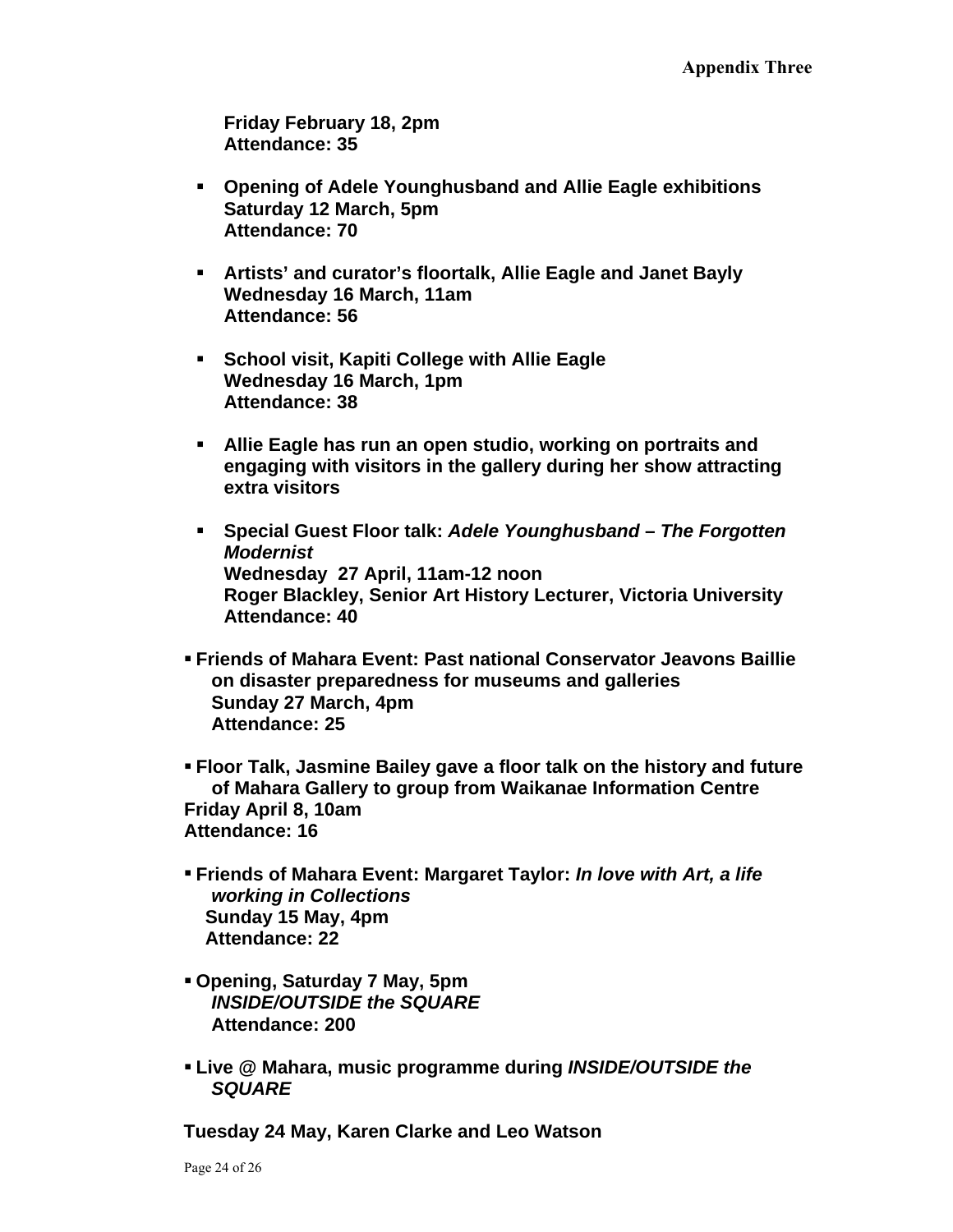**Attendance: 25** 

**Wednesday 25 May, Kapiti Womens Choir Attendance: 33 + 19 from Choir** 

**Thursday 26 May, Phill Simmonds & Boggy Beat with special guest Lindsay Rabbitt Attendance: 10** 

**Friday 27 May, Shayn 'Hurricane' Wills Attendance: 20** 

**Saturday 28 May, Bradley Garner Attendance: 10** 

- **People's Choice Award Presentation With live music by Blackeyed Susie, Saturday, 25 June, 12 noon-1pm Attendance: 100** 
	- **Mahara Life Drawing group, Thursdays Average attendance: 15 Total: 120**

**TOTAL ATTENDANCE FOR PUBLIC PROGRAMMES: 2,001** 

# **SELECTED VISITOR BOOK COMMENTS, 2010-2011**

## *The Charm of Sue Soo & Mayme Chanwwai, Selected Work*

*Unbelievaby beautiful*, Clasien Truijens, Paraparaumu, 2 July 2010 *Delightful artwork –a really enjoyable experience!* Eileen Echford, Wellington, 29 July 2010

#### *Still Love the 50s, Gerald Barnett, Nikolai Kokkx*

*Black and white – great!* Tina Woolcombe, Tasmania, 1 August 2010 *Kapai te mahi!* Michael O'Leary,Paekakariki, 22 September 2010

## *Art/Text/ile*

*Magnificent – stimulating,* Jane Pollard, Sydney, Australia, 21 October 2010 *Stunning exhibition!* Cherry Grant, Wellington, 23 October 2010 *Fantastic!* Te Kokiri, Levin, 12 November 2010 *A brilliant exhibition*, Jack and Betty Fleming, Raumati Beach, 11 November 2010

#### *Reconstructed*